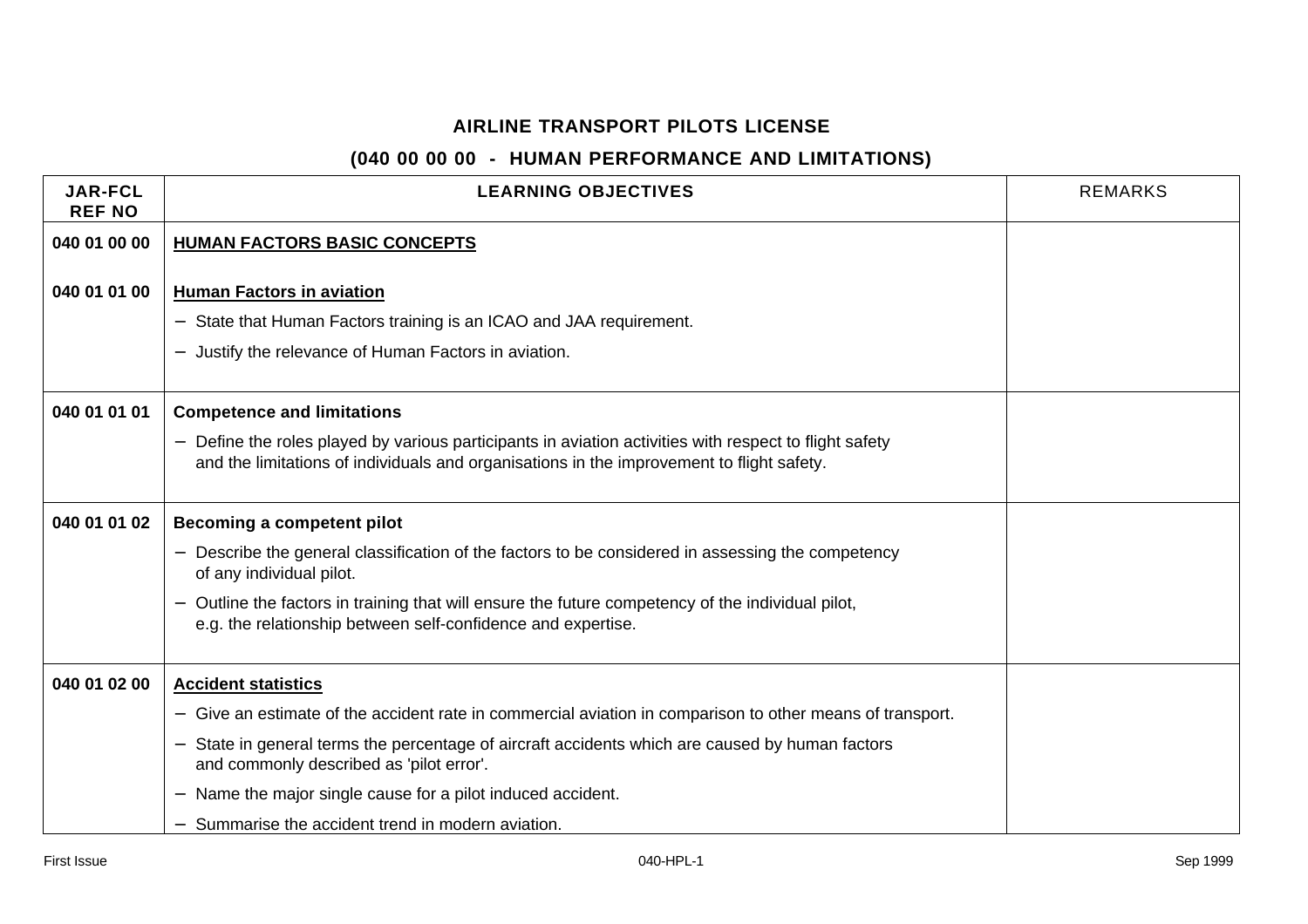| <b>JAR-FCL</b><br><b>REF NO</b> | <b>LEARNING OBJECTIVES</b>                                                                                                                                                  | <b>REMARKS</b> |
|---------------------------------|-----------------------------------------------------------------------------------------------------------------------------------------------------------------------------|----------------|
| 040 01 02 00                    | Identify the role of accident statistics in developing a strategy for future improvements to flight safety.                                                                 |                |
|                                 | Name the most significant item of technical equipment introduced in the 1980s and 1990s which has<br>$\overline{\phantom{0}}$<br>contributed to the reduction of accidents. |                |
| 040 01 03 00                    | <b>Flight safety concepts</b>                                                                                                                                               |                |
|                                 | Analyse the flight accident statistics and point out the proportion of human error. Discuss its implication for<br>flight safety concepts.                                  |                |
|                                 | Indicate the importance of error detection and list various methods of detection.<br>$\overline{\phantom{m}}$                                                               |                |
|                                 | Explain the importance for flight safety of understanding the causes and categories of accidents<br>and incidents.                                                          |                |
|                                 | Describe and compare the elements of the SHELL model.                                                                                                                       |                |
|                                 | Summarise the relevance of the SHELL model to work in the cockpit.<br>$\overline{\phantom{m}}$                                                                              |                |
|                                 | Analyse the interaction between the various components of the SHELL model.<br>$\qquad \qquad -$                                                                             |                |
|                                 | Explain how the interaction between individual crew members can affect flight safety.<br>$\overline{\phantom{0}}$                                                           |                |
|                                 | Identify and explain the interaction between flight crew and management as a factor in flight safety.                                                                       |                |
| 040 02 00 00                    | <b>BASIC AVIATION PHYSIOLOGY AND HEALTH MAINTENANCE</b>                                                                                                                     |                |
|                                 |                                                                                                                                                                             |                |
| 040 02 01 00                    | <b>Basics of flight physiology</b>                                                                                                                                          |                |
|                                 | - List those factors which may affect the normal working of the human body when in flight.                                                                                  |                |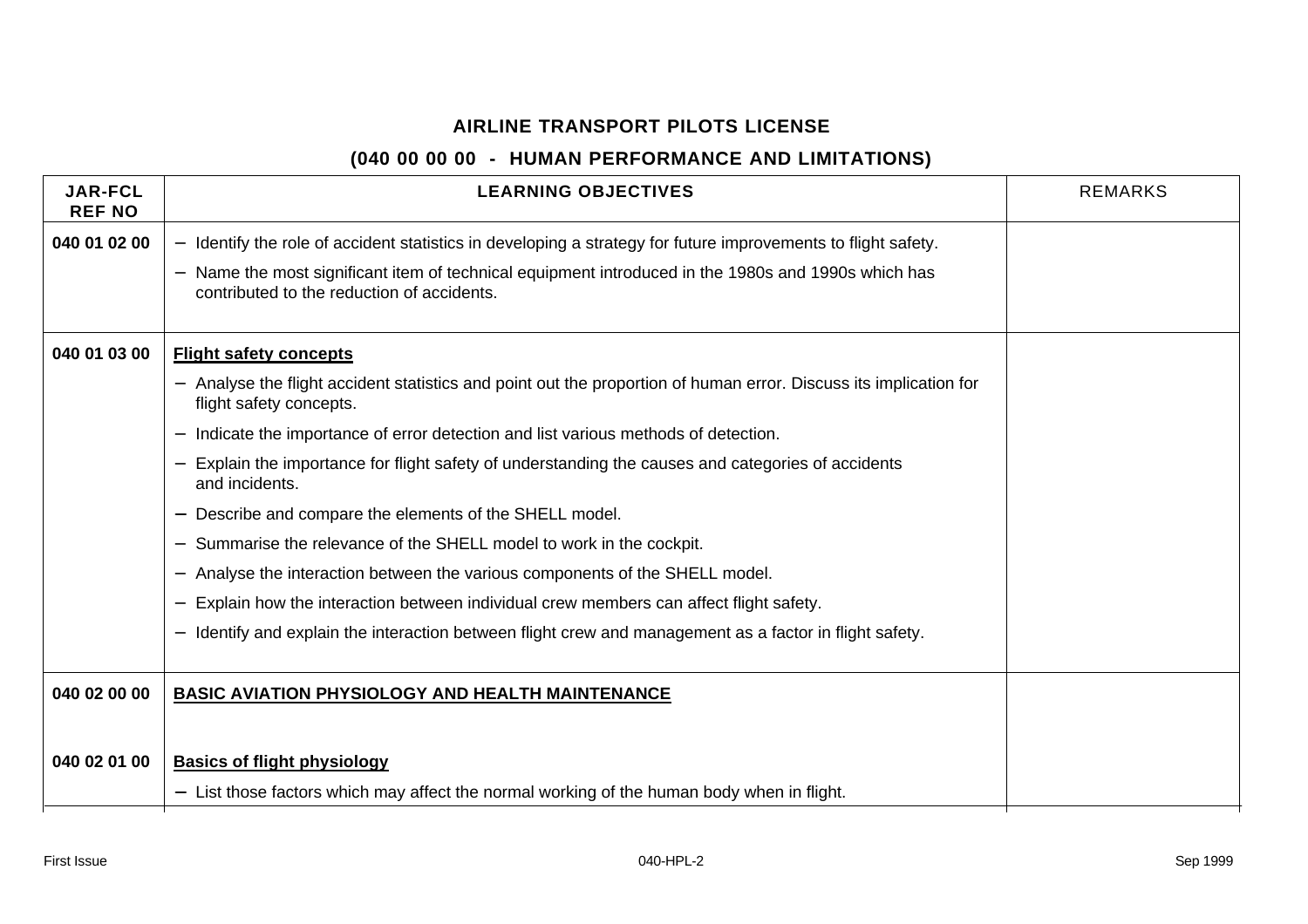| <b>JAR-FCL</b><br><b>REF NO</b> | <b>LEARNING OBJECTIVES</b>                                                                                         | <b>REMARKS</b> |
|---------------------------------|--------------------------------------------------------------------------------------------------------------------|----------------|
| 040 02 01 01                    | The atmosphere                                                                                                     |                |
|                                 | State the units used in measuring total and partial pressures of the gases in the atmosphere.<br>$\qquad \qquad -$ |                |
|                                 | State in terms of % and mm Hg the values of Oxygen, Nitrogen and other gases present in the atmosphere.            |                |
|                                 | State that the volume percentage of the gases in ambient air will remain constant for all altitudes                |                |
|                                 | at which conventional aircraft operate.                                                                            |                |
|                                 | State the physiological significance of the following Laws and be able to carry out calculations using             |                |
|                                 | those laws:                                                                                                        |                |
|                                 | - Boyle's Law                                                                                                      |                |
|                                 | - Dalton's Law                                                                                                     |                |
|                                 | - Henry's Laws                                                                                                     |                |
|                                 | - The General Gas Law                                                                                              |                |
|                                 | State the ICAO standard temperature at Mean Sea Level and the Standard Temperature Lapse Rate.                     |                |
|                                 | State at what altitudes in the standard atmosphere the atmospheric pressure will be 1/4, 1/3 and 1/2               |                |
|                                 | of MSL pressure.                                                                                                   |                |
|                                 | State the effects of increasing altitude on the overall pressure and partial pressures of the various              |                |
|                                 | gases in the atmosphere.                                                                                           |                |
|                                 | Explain the differences in gas expansion between alveolar and ambient air when climbing.                           |                |
|                                 | State the condition required for human beings to be able to survive at any given altitude.                         |                |
|                                 | With regard to respiration, identify the most important gases of the atmosphere.                                   |                |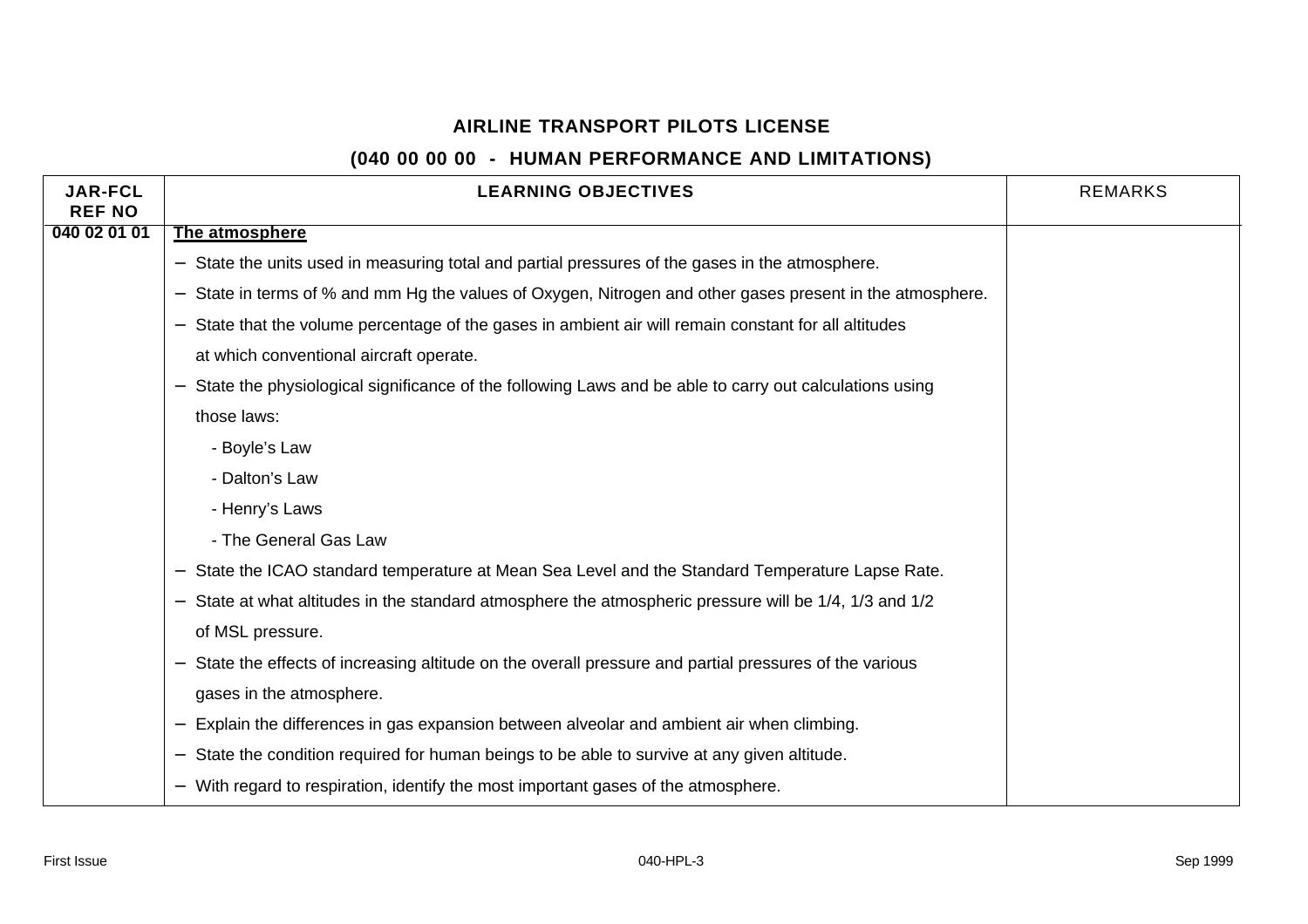| <b>JAR-FCL</b><br><b>REF NO</b> | <b>LEARNING OBJECTIVES</b>                                                                                 | <b>REMARKS</b> |
|---------------------------------|------------------------------------------------------------------------------------------------------------|----------------|
|                                 |                                                                                                            |                |
| 040 02 01 02                    | <b>Respiratory and circulatory systems</b>                                                                 |                |
|                                 | - List the main components of the respiratory system and their function.                                   |                |
|                                 | Identify the different volumes of air in the lungs which are important for determining pulmonary function. |                |
|                                 | State the values for the normal rate of breathing and the volume of air exchanged with each normal breath  |                |
|                                 | ('tidal volume').                                                                                          |                |
|                                 | State how oxygen and carbon dioxide are transported throughout the body.                                   |                |
|                                 | Explain the process by which oxygen is transferred to the tissues and carbon dioxide                       |                |
|                                 | is eliminated from the body.                                                                               |                |
|                                 | Explain the role of carbon dioxide in the control and regulation of respiration.                           |                |
|                                 | Describe the process of inhalation and exhalation ('external respiration') and the                         |                |
|                                 | metabolism of carbohydrates in the body ('internal respiration').                                          |                |
|                                 | List the factors determining pulse rate.                                                                   |                |
|                                 | Name the major components of the circulatory system and describe their function.                           |                |
|                                 | State the values for a normal pulse rate and the average cardiac output (heart rate x stroke volume) of an |                |
|                                 | adult at rest.                                                                                             |                |
|                                 | Name the four chambers of the heart and state the function of the individual chambers.                     |                |
|                                 | Differentiate between arteries, veins, and capillaries in their structure and function.                    |                |
|                                 | State the functions of the coronary arteries and veins.                                                    |                |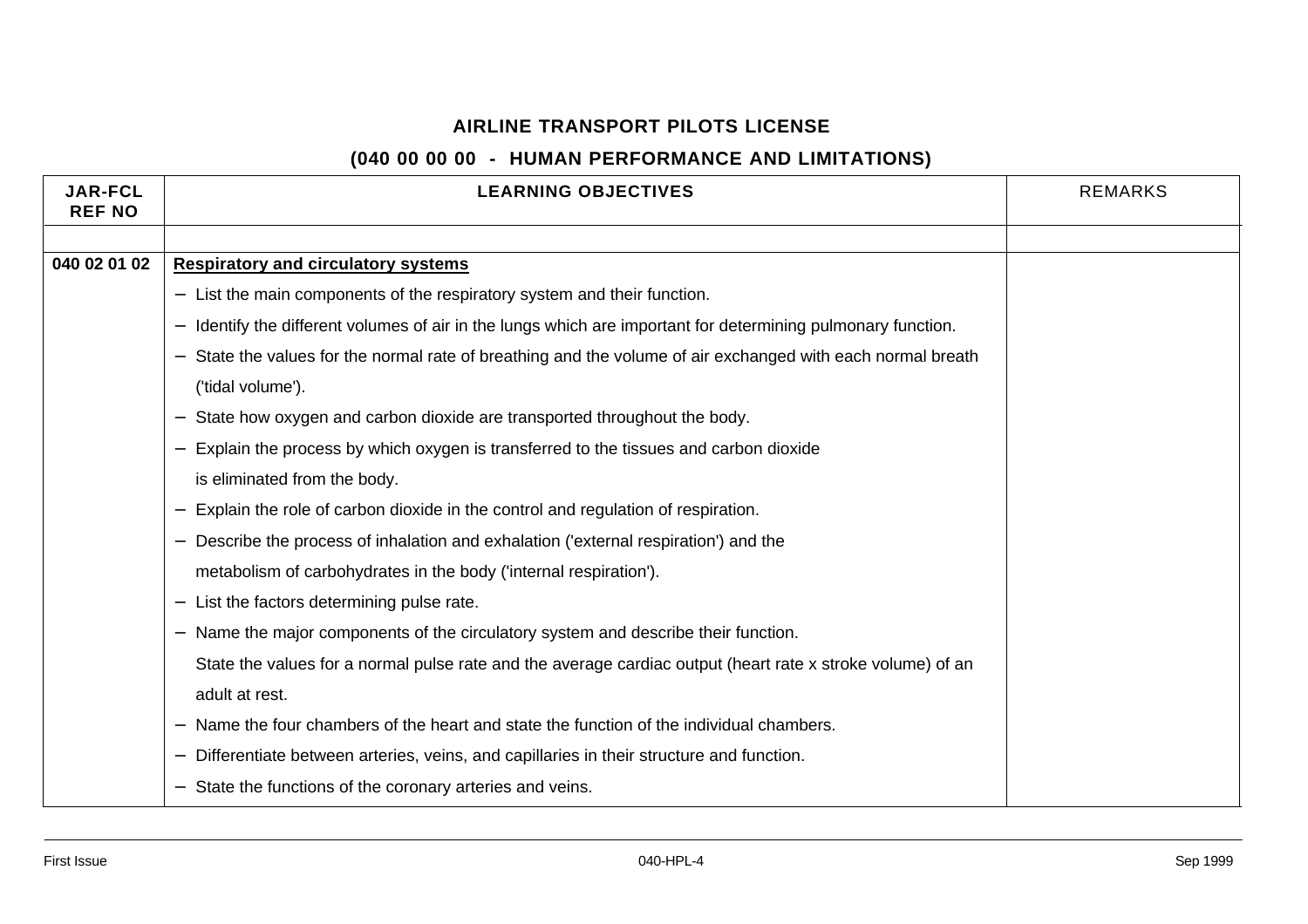| <b>JAR-FCL</b><br><b>REF NO</b> | <b>LEARNING OBJECTIVES</b>                                                                                   | <b>REMARKS</b> |
|---------------------------------|--------------------------------------------------------------------------------------------------------------|----------------|
| 040 02 01 02                    | State the function of carotid and aortic sinus pressoreceptors.<br>$-$                                       |                |
| (continued)                     | Define 'systolic' and 'diastolic' blood pressure and give standard values for an adult at rest.              |                |
|                                 | State the normal blood pressure ranges and units of measurement.<br>$\overline{\phantom{m}}$                 |                |
|                                 | Classify the effects of age on normal blood pressure range.                                                  |                |
|                                 | List the symptoms of a person in circulatory shock.                                                          |                |
|                                 | List the composition of the blood and the purpose of the constituent parts.                                  |                |
|                                 | Explain the function of the hemoglobin and state the percentage of oxygen saturated in the                   |                |
|                                 | blood at MSL and at 10,000 ft.                                                                               |                |
|                                 | Indicate the effect of increasing altitude on hemoglobin oxygen saturation.                                  |                |
|                                 | Define the following terms associated with failures in the respiratory/circulatory systems and analyse their |                |
|                                 | significance for the conduct of a safe flight:                                                               |                |
|                                 | Hypoxia<br>$\qquad \qquad -$                                                                                 |                |
|                                 | - Define 'hypoxia' and state why living tissues require oxygen.                                              |                |
|                                 | - State that healthy people are able to compensate for altitudes up to 10 - 12,000 ft.                       |                |
|                                 | - Identify at least three conditions causing hypoxia in flight.                                              |                |
|                                 | - List the signs and symptoms of hypoxia, define their characteristics and determine                         |                |
|                                 | their role in flight safety.                                                                                 |                |
|                                 | -Name the three physiological thresholds and allocate the corresponding altitudes for each of them.          |                |
|                                 | - State the altitude at which short term memory begins to be affected by hypoxia.                            |                |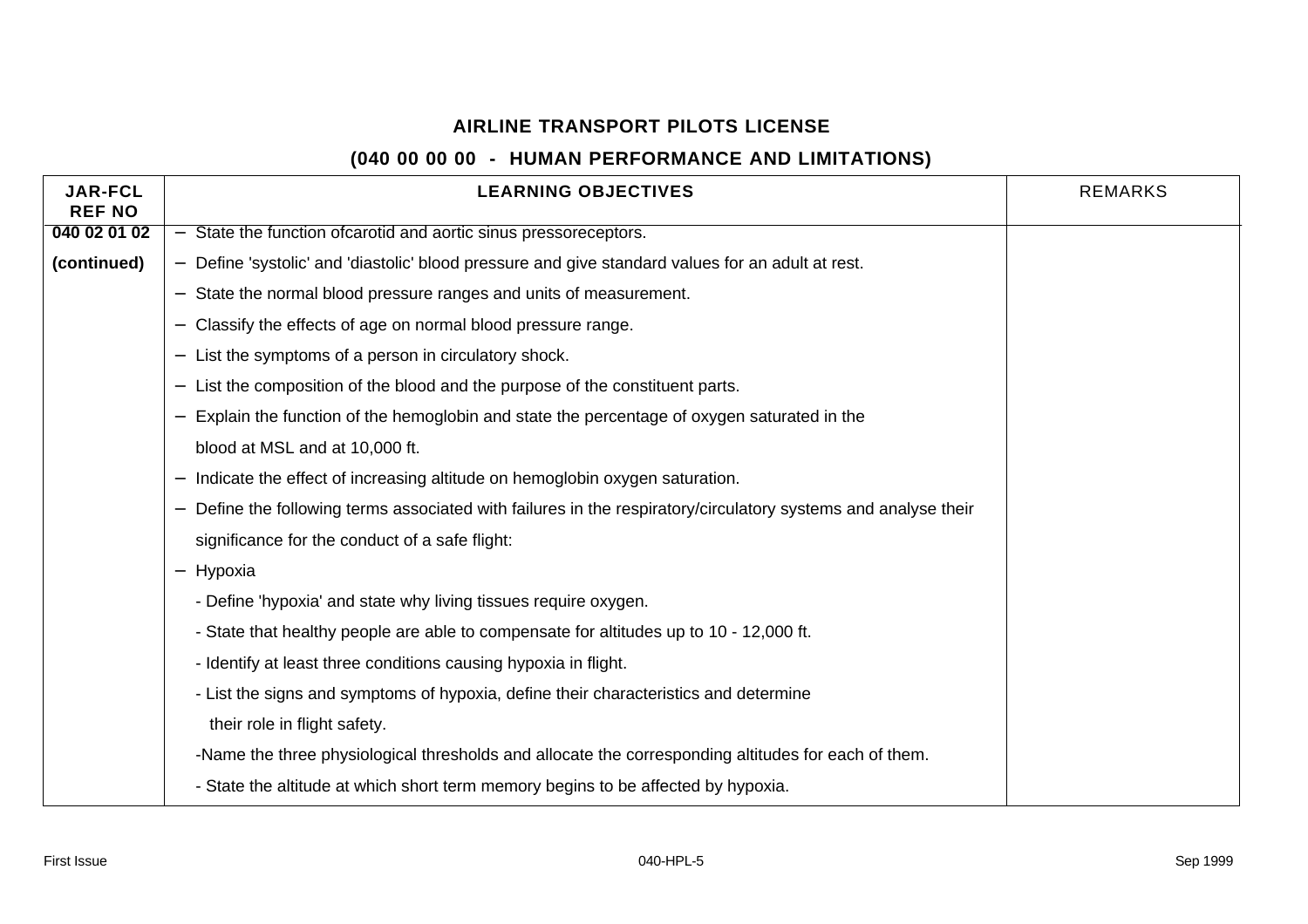| <b>JAR-FCL</b><br><b>REF NO</b> | <b>LEARNING OBJECTIVES</b>                                                                      | <b>REMARKS</b> |
|---------------------------------|-------------------------------------------------------------------------------------------------|----------------|
|                                 | - Define the terms 'Time of Useful Consciousness' (TUC) and 'Effective Performance Time' (EPT). |                |
| 040 02 01 02                    | - State the TUC for 20,000 ft, 30,000 ft, 35,000 ft and 43,000 ft for a person at rest          |                |
| (continued)                     | and for 25,000 ft when the person is moderately active.                                         |                |
|                                 | - Explain why it is unsafe to fly above 10 - 12,000 ft without using additional oxygen          |                |
|                                 | or being in a pressurised cabin.                                                                |                |
|                                 | - List the factors determining the severity of hypoxia.                                         |                |
|                                 | - State the precautions to be taken when giving blood.                                          |                |
|                                 | - State the equivalent altitudes when breathing ambient air and 100% oxygen for MSL,            |                |
|                                 | 10,000 ft, 35,000 ft, and 38,000 ft.                                                            |                |
|                                 | - Hyperventilation                                                                              |                |
|                                 | - Describe the role of carbon dioxide in hyperventilation.                                      |                |
|                                 | - Describe the effects of hyperventilation on the acid-base balance of the blood, the capacity  |                |
|                                 | of the hemoglobin to transport oxygen and the supply of oxygen to the cells.                    |                |
|                                 | - Define the term 'hyperventilation'.                                                           |                |
|                                 | - List the factors causing hyperventilation.                                                    |                |
|                                 | - List the signs and symptoms of hyperventilation and define their charactersitics.             |                |
|                                 | - Identify symptoms of hyperventilation for given flight conditions.                            |                |
|                                 | - Describe the effects of hyperventilation on muscular coordination.                            |                |
|                                 | - List measures which may be taken to counteract hyperventilation.                              |                |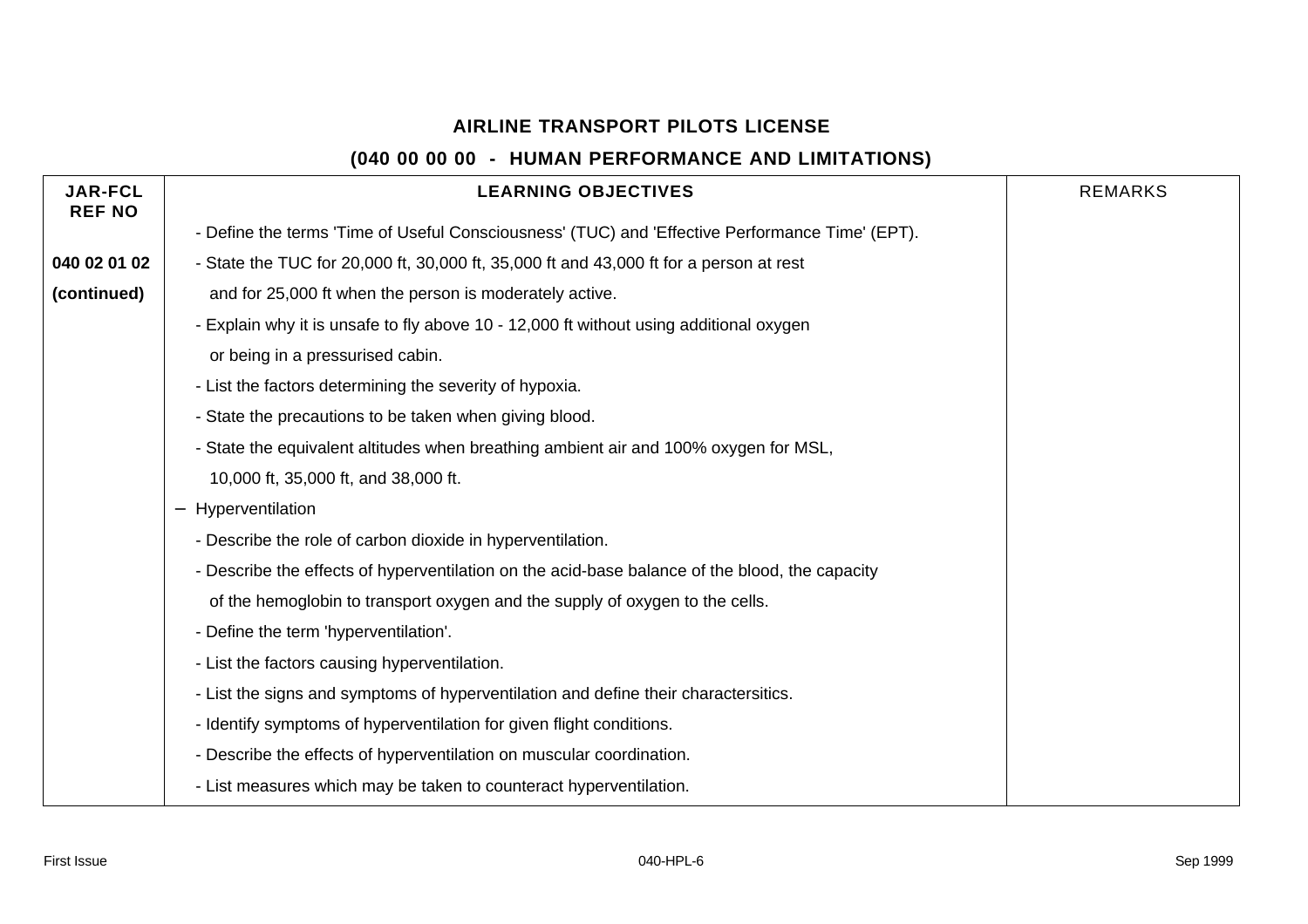| <b>JAR-FCL</b><br><b>REF NO</b> | <b>LEARNING OBJECTIVES</b>                                                                               | <b>REMARKS</b> |
|---------------------------------|----------------------------------------------------------------------------------------------------------|----------------|
|                                 | <b>Decompression Sickness</b>                                                                            |                |
|                                 | - State the normal range of cabin pressure altitude in pressurised commercial aircraft                   |                |
| 040 02 01 02                    | and describe their protective function for aircrew and passengers.                                       |                |
| (continued)                     | - Identify the causes of decompression sickness in flight operation.                                     |                |
|                                 | - State how decompression sickness can be prevented.                                                     |                |
|                                 | - State the threshold for the onset of decompression sickness in terms of altitude.                      |                |
|                                 | - List the symptoms of decompression sickness.                                                           |                |
|                                 | - Indicate how decompression sickness symptoms may be treated.                                           |                |
|                                 | - List the vital actions the crew has to perform when cabin pressurisation is lost.                      |                |
|                                 | - Define the hazards of diving and flying and give the regulations associated with these activities.     |                |
|                                 | Acceleration                                                                                             |                |
|                                 | - Define 'linear', 'angular' and 'radial acceleration'.                                                  |                |
|                                 | - Describe the effects of acceleration on the circulation and blood volume distribution.                 |                |
|                                 | - List the factors determining the effects of acceleration on the human body.                            |                |
|                                 | - Describe measures which may be taken to increase tolerance to positive acceleration.                   |                |
|                                 | - List the effects of positive acceleration with respect to type, sequence and the corresponding G-load. |                |
|                                 | Anaemic hypoxia                                                                                          |                |
|                                 | - Define 'anaemia'.                                                                                      |                |
|                                 | - State how carbon monoxide may be produced.                                                             |                |
|                                 |                                                                                                          |                |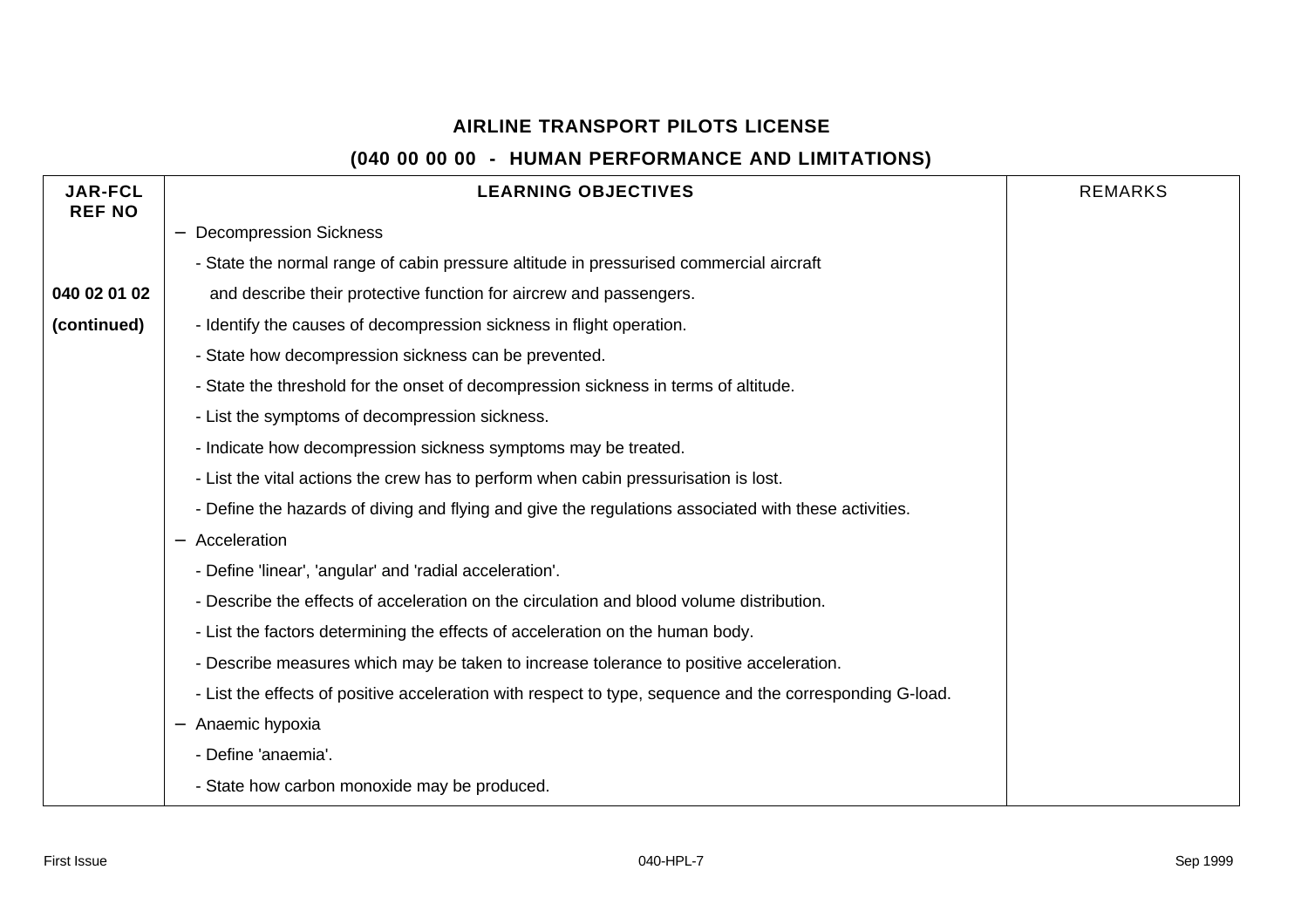| <b>JAR-FCL</b><br><b>REF NO</b> | <b>LEARNING OBJECTIVES</b>                                                                   | <b>REMARKS</b> |
|---------------------------------|----------------------------------------------------------------------------------------------|----------------|
|                                 | - State how the presence of carbon monoxide in the blood affects the distribution of oxygen. |                |
|                                 | - List the signs and symptoms of carbon momoxide poisoning.                                  |                |
|                                 | - Indicate how carbon monoxide intoxication can be treated.                                  |                |
|                                 |                                                                                              |                |
| 040 02 01 03                    | <b>High altitude environment</b>                                                             |                |
|                                 | - Ozone                                                                                      |                |
|                                 | - State how an increase in altitude may change the proportion of ozone in the atmosphere.    |                |
|                                 | - List the possible harmful effects of ozone.                                                |                |
|                                 | - List the means by which the effects of ozone may be counteracted.                          |                |
|                                 | Radiation                                                                                    |                |
|                                 | - State the sources of radiation at high altitude.                                           |                |
|                                 | - List the effects of excessive exposure to radiation.                                       |                |
|                                 | - State the effect of sun storms on the amount of radiation at high altitude.                |                |
|                                 | - List the harmful effects that may result from the extra radiation that may be generated    |                |
|                                 | as the result of a sun storm (solar flares).                                                 |                |
|                                 | - List methods of reducing the above effects.                                                |                |
|                                 | Humidity<br>$\qquad \qquad -$                                                                |                |
|                                 | - Define the terms 'humidity' and 'relative humidity'.                                       |                |
|                                 | - List the factors which affect the relative humidity of both the atmosphere and cabin air.  |                |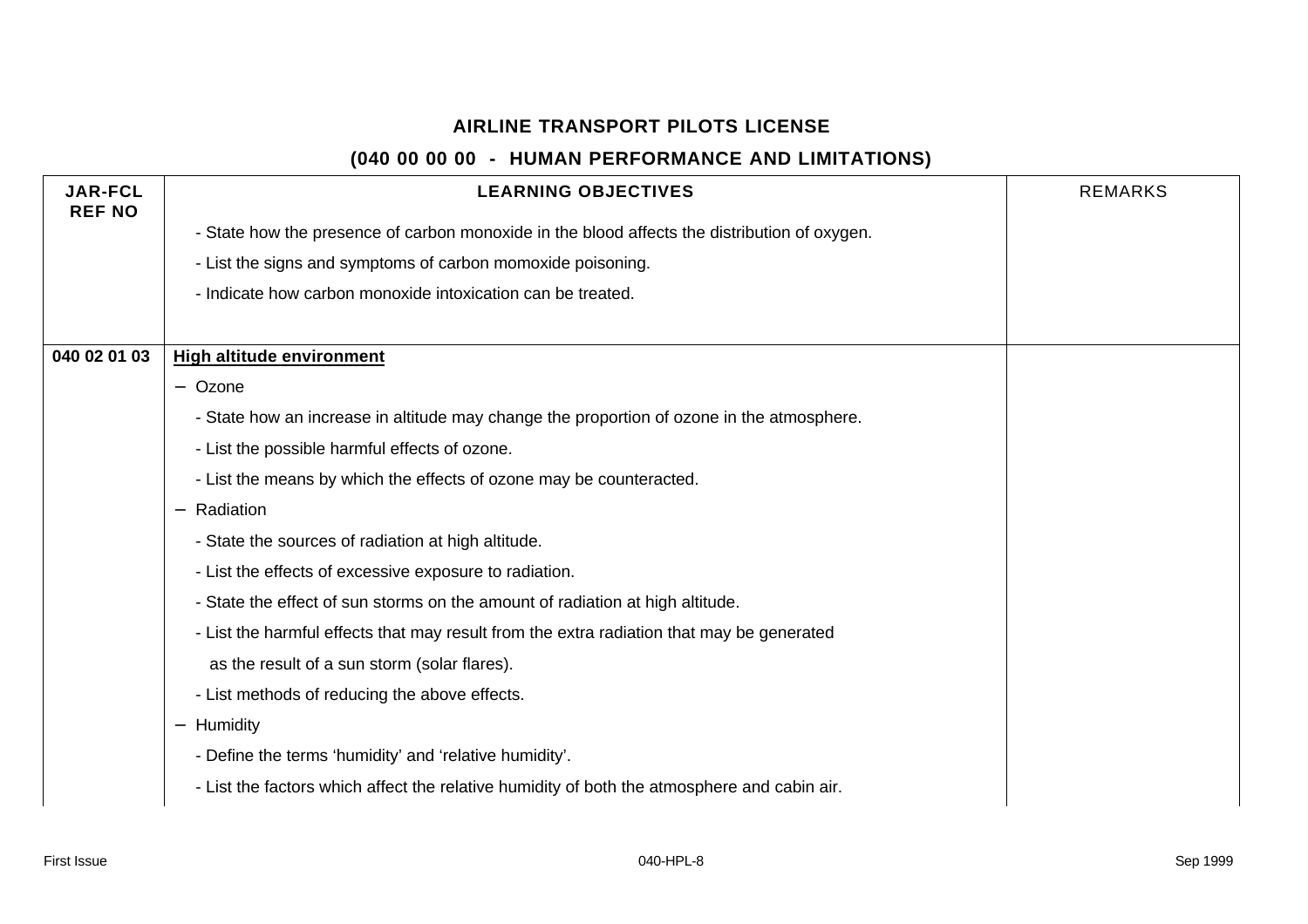| <b>JAR-FCL</b><br><b>REF NO</b> | <b>LEARNING OBJECTIVES</b>                                                                                                           | <b>REMARKS</b> |
|---------------------------------|--------------------------------------------------------------------------------------------------------------------------------------|----------------|
|                                 | - State the methods of reducing the effects of excessive or insufficient humidity.                                                   |                |
|                                 | - List the physiological effects of dry cabin air on the human body and indicate measures to diminish these                          |                |
|                                 | effects.                                                                                                                             |                |
|                                 | <b>Extreme Temperatures</b>                                                                                                          |                |
|                                 | - Explain the change in the need for oxygen of the human body when exposed to extreme environmental                                  |                |
|                                 | temperatures.                                                                                                                        |                |
|                                 |                                                                                                                                      |                |
| 040 02 02 00                    | Man and environment: the sensory system                                                                                              |                |
|                                 | List the different senses.                                                                                                           |                |
|                                 | State the multi-sensory nature of human perception.                                                                                  |                |
|                                 |                                                                                                                                      |                |
| 040 02 02 01                    | Central and peripheral nervous system                                                                                                |                |
|                                 | - Name the main parts of the central nervous system.                                                                                 |                |
|                                 | State the basic functions of the central nervous system.                                                                             |                |
|                                 | State that the main functions of the brain are to process information from sensory input and to generate<br>$\overline{\phantom{m}}$ |                |
|                                 | cognitive processes using retained information from memory.                                                                          |                |
|                                 | State the part that the cerebellum plays in balance and coordination.                                                                |                |
|                                 | Define the division of the peripheral nerves into sensory and motor nerves.                                                          |                |
|                                 | State that a nerve impulse is an electro-chemical phenomenon.                                                                        |                |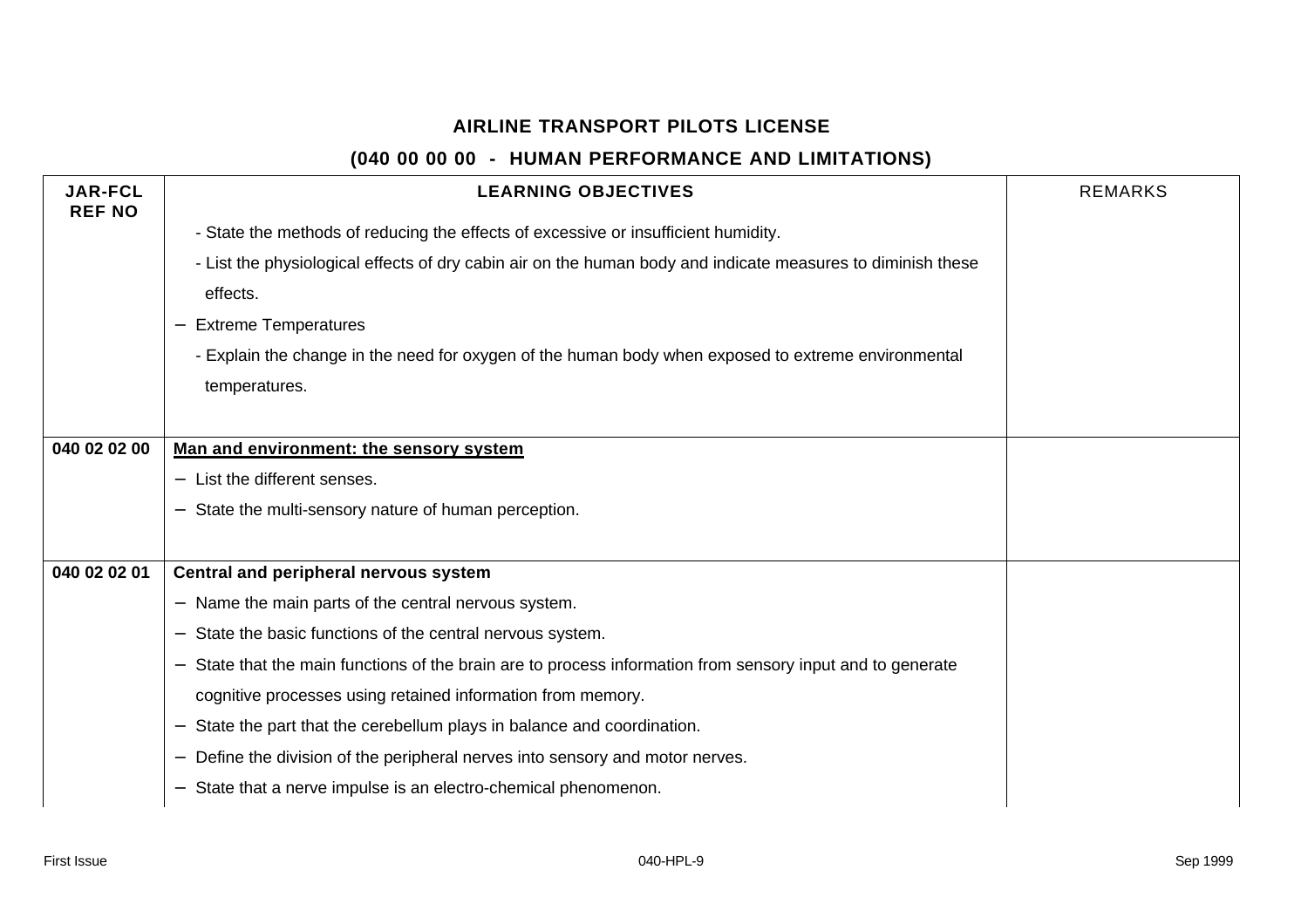| <b>JAR-FCL</b><br><b>REF NO</b> | <b>LEARNING OBJECTIVES</b>                                                                               | <b>REMARKS</b> |
|---------------------------------|----------------------------------------------------------------------------------------------------------|----------------|
|                                 | Define the term 'sensory threshold.<br>$\overline{\phantom{0}}$                                          |                |
|                                 | Define the term 'sensitivity', especially in the context of vision.                                      |                |
|                                 | Give examples of sensory adaptation.                                                                     |                |
|                                 | Define the term 'habituation' and state its implication for flight safety.                               |                |
|                                 | State the basic functions of the autonomous (vegetative) nervous system.                                 |                |
|                                 | Define biological control systems as neuro-hormonal processes that are                                   |                |
|                                 | highly self regulated in the normal environment.                                                         |                |
|                                 | Define the reaction called 'reflex'.                                                                     |                |
|                                 |                                                                                                          |                |
| 040 02 02 02                    | <b>Vision</b>                                                                                            |                |
|                                 | Name the most important parts of the eye and the pathway to the visual cortex.                           |                |
|                                 | State the basic functions of the parts of the eye.                                                       |                |
|                                 | Define 'accommodation'.                                                                                  |                |
|                                 | State the effect of speed on the function of the photosensitive cells.                                   |                |
|                                 | Distinguish between the functions of the rod and cone cells.                                             |                |
|                                 | Describe the distribution of rod and cone cells in the retina and explain their relevance on perception. |                |
|                                 | Explain the terms 'visual acuity', 'visual field', 'central vision', 'peripheral vision', 'fovea' and    |                |
|                                 | explain their function in the process of perception.                                                     |                |
|                                 | List the factors which may degrade visual acuity.                                                        |                |
|                                 |                                                                                                          |                |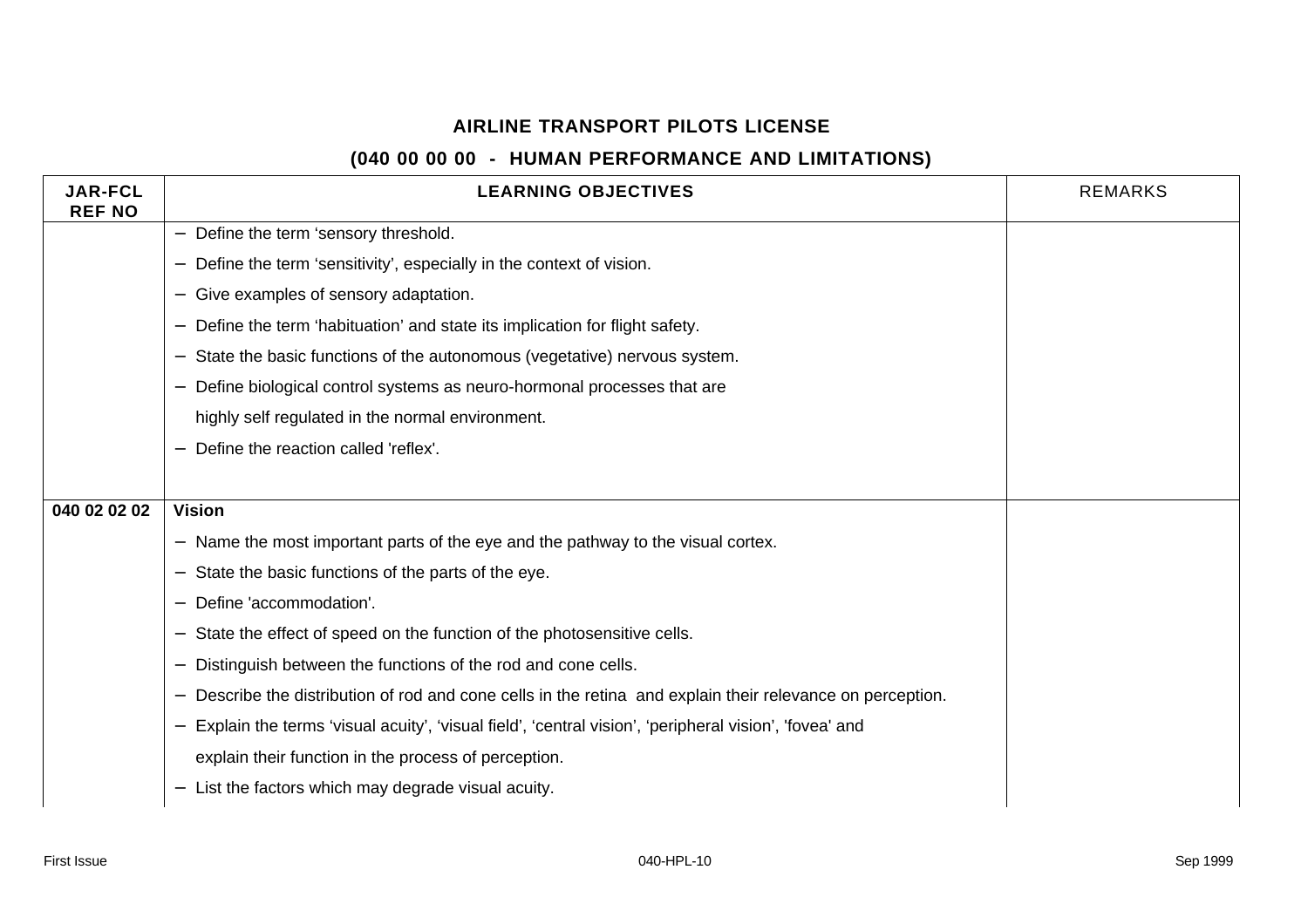| <b>JAR-FCL</b><br><b>REF NO</b> | <b>LEARNING OBJECTIVES</b>                                                                                             | <b>REMARKS</b> |
|---------------------------------|------------------------------------------------------------------------------------------------------------------------|----------------|
|                                 | State the limitations of night vision.<br>$\qquad \qquad -$                                                            |                |
|                                 | Explain the adaptation mechanism in vision to cater for reduced levels of illumination.                                |                |
|                                 | State the time necessary for the eye to adapt to the dark.                                                             |                |
|                                 | State the effect of hypoxia and smoking on night vision.                                                               |                |
|                                 | Explain the basic principles of colour vision and their relevance to flight duties.                                    |                |
|                                 | Explain the nature of colour blindness.<br>$\qquad \qquad -$                                                           |                |
|                                 | Distinguish between monocular and binocular vision.                                                                    |                |
|                                 | Explain the basis of depth perception and its relevance to flight performance.<br>$\qquad \qquad$                      |                |
|                                 | List possible monocular cues for depth perception.<br>—                                                                |                |
|                                 | State the problems of vision associated with higher energy blue light and ultra violet rays.                           |                |
|                                 |                                                                                                                        |                |
| 040 02 02 03                    | <b>Hearing</b>                                                                                                         |                |
|                                 | State the audible range of the human ear.                                                                              |                |
|                                 | State the unit of measure for the intensity of sound.                                                                  |                |
|                                 | Name the most important parts of the ear and the associated neural pathway.<br>—                                       |                |
|                                 | State the basic functions of the different parts of the auditory system.<br>$\qquad \qquad -$                          |                |
|                                 | Differentiate between the functions of the vestibular apparatus and the cochlea in the inner ear.<br>$\qquad \qquad -$ |                |
|                                 | Define the main causes of the following hearing defects:                                                               |                |
|                                 | - 'Conductive deafness'                                                                                                |                |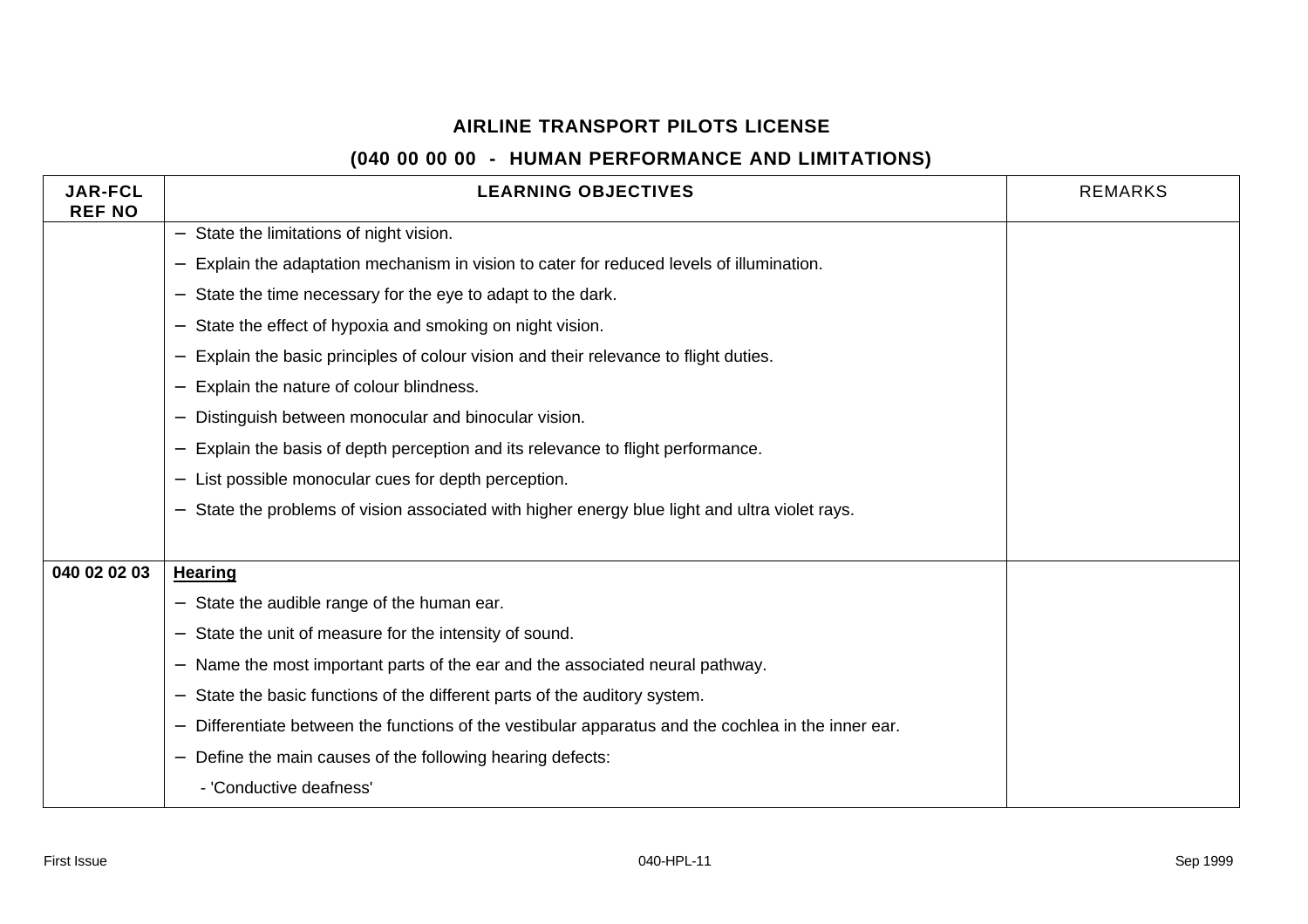| <b>JAR-FCL</b><br><b>REF NO</b> | <b>LEARNING OBJECTIVES</b>                                                                              | <b>REMARKS</b> |
|---------------------------------|---------------------------------------------------------------------------------------------------------|----------------|
|                                 | - 'Noise Induced Hearing Loss' (NIHL)                                                                   |                |
|                                 | - 'Presbycusis'.                                                                                        |                |
|                                 | Summarise the effects of environmental noise on hearing.                                                |                |
|                                 | State the decibel level of received noise that will cause NIHL.                                         |                |
|                                 | Indicate the factors, other than noise level, which may lead to NIHL.                                   |                |
|                                 | Identify the potential occupational risks which may cause hearing loss.                                 |                |
|                                 | State the role of the Eustachian tube in equalizing pressure between the middle ear and the environment |                |
|                                 | Indicate the effects of colds or flu on the ability to equalize pressure in the above.                  |                |
| 040 02 02 04                    | <b>Equilibrium</b>                                                                                      |                |
|                                 | List the main elements of the vestibular system.                                                        |                |
|                                 | State the functions of the vestibular organ on the ground and in flight.                                |                |
|                                 | Distinguish between the component parts of the vestibular system in the detection of                    |                |
|                                 | linear and angular acceleration as well as on gravity.                                                  |                |
|                                 | Explain how the semicircular canals are stimulated.                                                     |                |
|                                 | Describe air-sickness and its accompanying symptoms.                                                    |                |
|                                 | Indicate the range (Hertz) where vibration can cause undesirable human responses because of the         |                |
|                                 | resonance of the skull and the eyeballs.                                                                |                |
|                                 | List the causes of motion sickness.                                                                     |                |
|                                 | Describe the necessary actions to be taken to counteract the symptoms of motion sickness.               |                |
|                                 |                                                                                                         |                |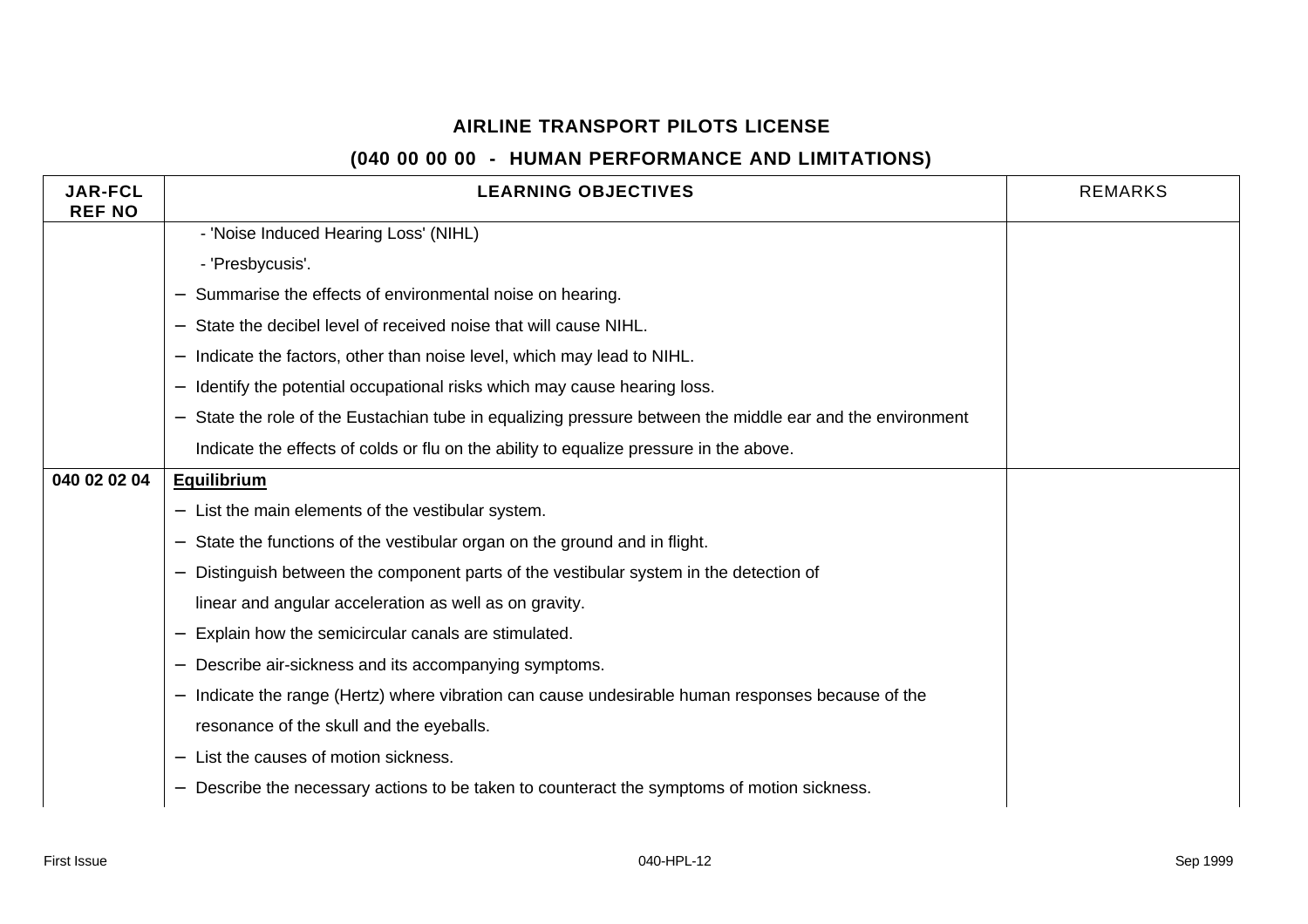| <b>JAR-FCL</b> | <b>LEARNING OBJECTIVES</b>                                                                                     | <b>REMARKS</b> |
|----------------|----------------------------------------------------------------------------------------------------------------|----------------|
| <b>REF NO</b>  |                                                                                                                |                |
| 040 02 02 05   | <b>Integration of sensory inputs</b>                                                                           |                |
|                | State the interaction between vision, equilibrium, proprioception and hearing to obtain                        |                |
|                | spatial orientation in flight.                                                                                 |                |
| 040 02 02 05   | Define the term 'illusion'.<br>$\overline{\phantom{0}}$                                                        |                |
| (continued)    | - Give examples of visual illusions based on shape constancy, size constancy, aerial perspective, atmospheric  |                |
|                | perspective, the absence of focal or ambient cues, autokinesis, vectional false horizons and surface planes;   |                |
|                | Relate these illusions to problems that may be experienced in flight and identify the danger attached to them. |                |
|                | State the conditions which cause the 'black hole' effect and 'empty field myopia'.                             |                |
|                | Give examples of approach and landing illusions, state the danger involved and                                 |                |
|                | give recommendations to avoid or counteract these problems.                                                    |                |
|                | State the problems associated with flickering lights (strobe-lights, anti-collision lights, etc.)              |                |
|                | List the type of external stimuli that the components of the inner ear are able to perceive.<br>—              |                |
|                | Give examples of vestibular illusions such as somatogyral, coriolis, somatogravic,<br>—                        |                |
|                | and g-effect illusions as well as inversion and 'the leans';                                                   |                |
|                | Relate the above mentioned vestibular illusions to problems encountered in flight and                          |                |
|                | state the dangers involved.                                                                                    |                |
|                | Be familiar with oculogyral and oculogravic illusions and the associated risks involved in flight.             |                |
|                | List and describe the function of the proprioceptive senses ('Seat-of-the Pants-Sense').<br>$\qquad \qquad -$  |                |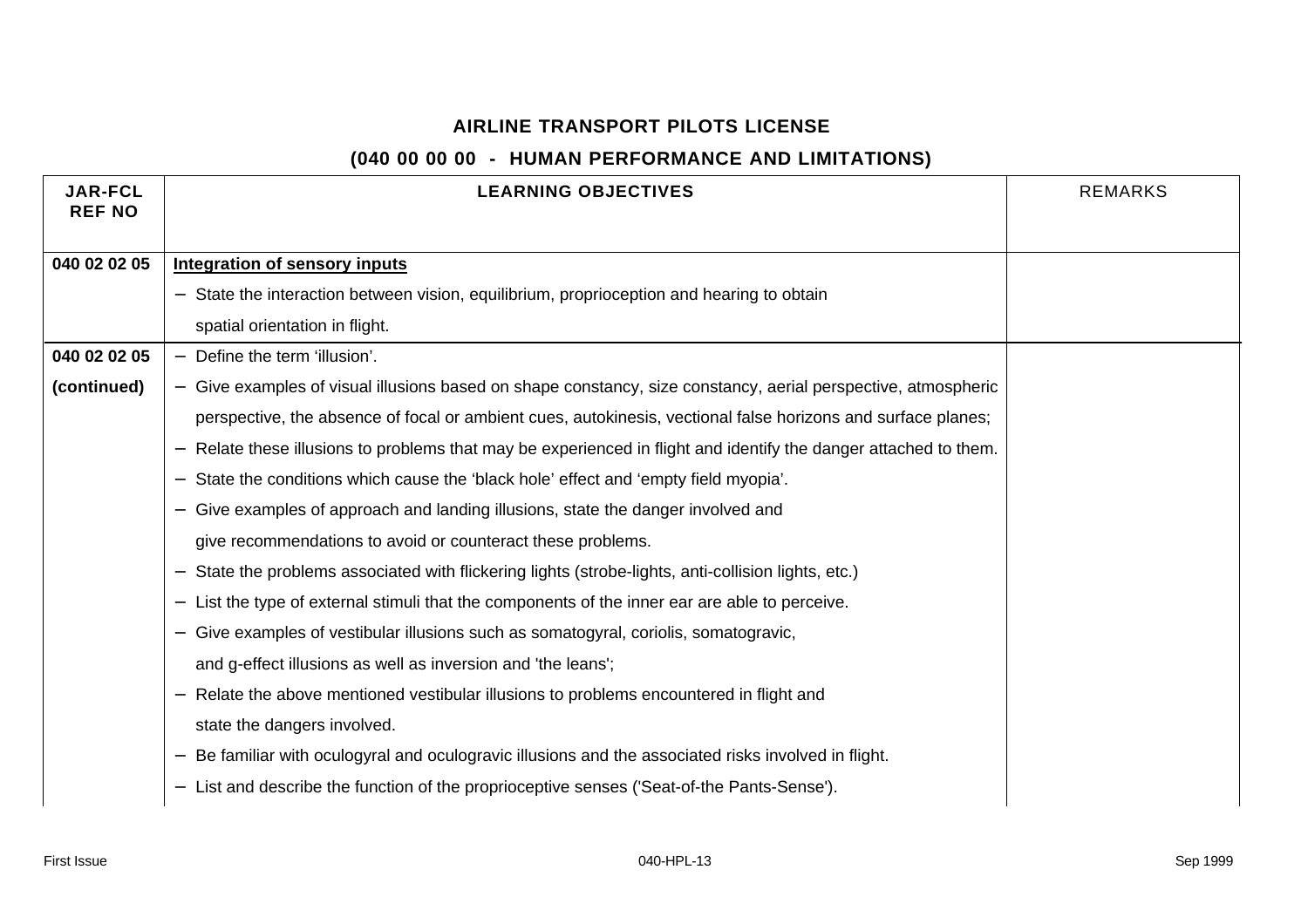| <b>JAR-FCL</b><br><b>REF NO</b> | <b>LEARNING OBJECTIVES</b>                                                                                           | <b>REMARKS</b> |
|---------------------------------|----------------------------------------------------------------------------------------------------------------------|----------------|
|                                 | Relate illusions of the proprioceptive senses to the problems encountered during flight.<br>$\overline{\phantom{m}}$ |                |
|                                 | State that the 'Seat-of-the-Pants-Sense' is completely unreliable when visual contact with the ground is lost        |                |
|                                 | or when flying in IMC.                                                                                               |                |
|                                 | Define 'vertigo', list the corresponding symptoms and identify the flight maneuvers provoking it.                    |                |
|                                 | Differentiate between vertigo, coriolis effect and spatial disorientation.                                           |                |
|                                 | Explain flicker-vertigo and give counter measures.                                                                   |                |
|                                 | Explain how spatial disorientation can result from a mismatch in sensory input and information processing.           |                |
|                                 | List the measures to prevent and/or overcome spatial disorientation and/or vertigo in flight.                        |                |
|                                 |                                                                                                                      |                |
|                                 |                                                                                                                      |                |
| 040 02 03 00                    | <b>Health and hygiene</b>                                                                                            |                |
|                                 |                                                                                                                      |                |
| 040 02 03 01                    | <b>Personal hygiene</b>                                                                                              |                |
|                                 | Summarise the role of personal hygiene as a factor in human performance.                                             |                |
|                                 |                                                                                                                      |                |
| 040 02 03 02                    | <b>Common minor ailments</b>                                                                                         |                |
|                                 | List the negative effects of suffering from colds or flu on flight operations especially with regard to the middle   |                |
|                                 | ear, the sinuses, and the teeth.                                                                                     |                |
|                                 | Explain the effects of pressure changes to structures in the ear and the implications of these effects.              |                |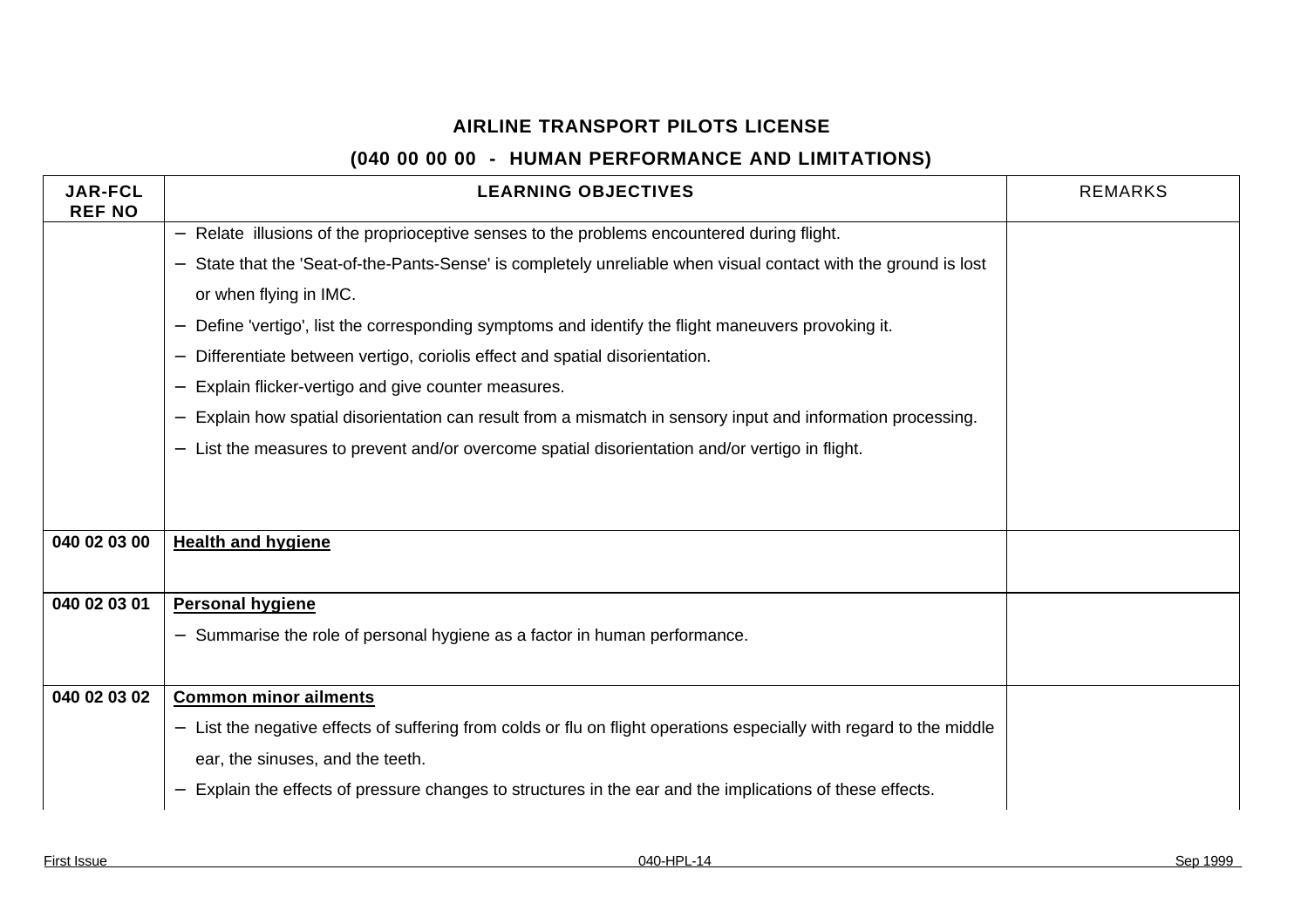| <b>JAR-FCL</b><br><b>REF NO</b> | <b>LEARNING OBJECTIVES</b>                                                                                                   | <b>REMARKS</b> |
|---------------------------------|------------------------------------------------------------------------------------------------------------------------------|----------------|
|                                 | State the role of the Eustachian tube in equalizing pressure between the middle ear and<br>$\overline{\phantom{0}}$          |                |
|                                 | the environment.                                                                                                             |                |
|                                 | Indicate the effects of colds or flu on the ability to equalize pressure between the middle ear and the<br>$\qquad \qquad -$ |                |
|                                 | environment.                                                                                                                 |                |
|                                 | Describe the measures to prevent and/or clear problems due to pressure changes during flight.                                |                |
|                                 | Define 'Barotrauma'.<br>$\qquad \qquad -$                                                                                    |                |
|                                 | Indicate the major sources of gastro-intestinal upsets, state the effects that may result during flight                      |                |
|                                 | and list the precautions that should be observed to reduce the occurence of these problems.                                  |                |
|                                 |                                                                                                                              |                |
| 040 02 03 03                    | - Problem areas for pilots                                                                                                   |                |
|                                 | <b>Hearing loss</b><br>$\overline{\phantom{0}}$                                                                              |                |
|                                 | - List the main cause of hearing loss.                                                                                       |                |
|                                 | - List the main sources of hearing loss in the flying environment.                                                           |                |
|                                 | - List the precautions that may be taken to reduce the probability of onset of hearing loss.                                 |                |
|                                 | Defective vision                                                                                                             |                |
|                                 | - List the major causes of defective vision in:                                                                              |                |
|                                 | - Long sightedness (Hypermetropia)                                                                                           |                |
|                                 | - Short sightedness (Myopia)                                                                                                 |                |
|                                 | - Presbyopia                                                                                                                 |                |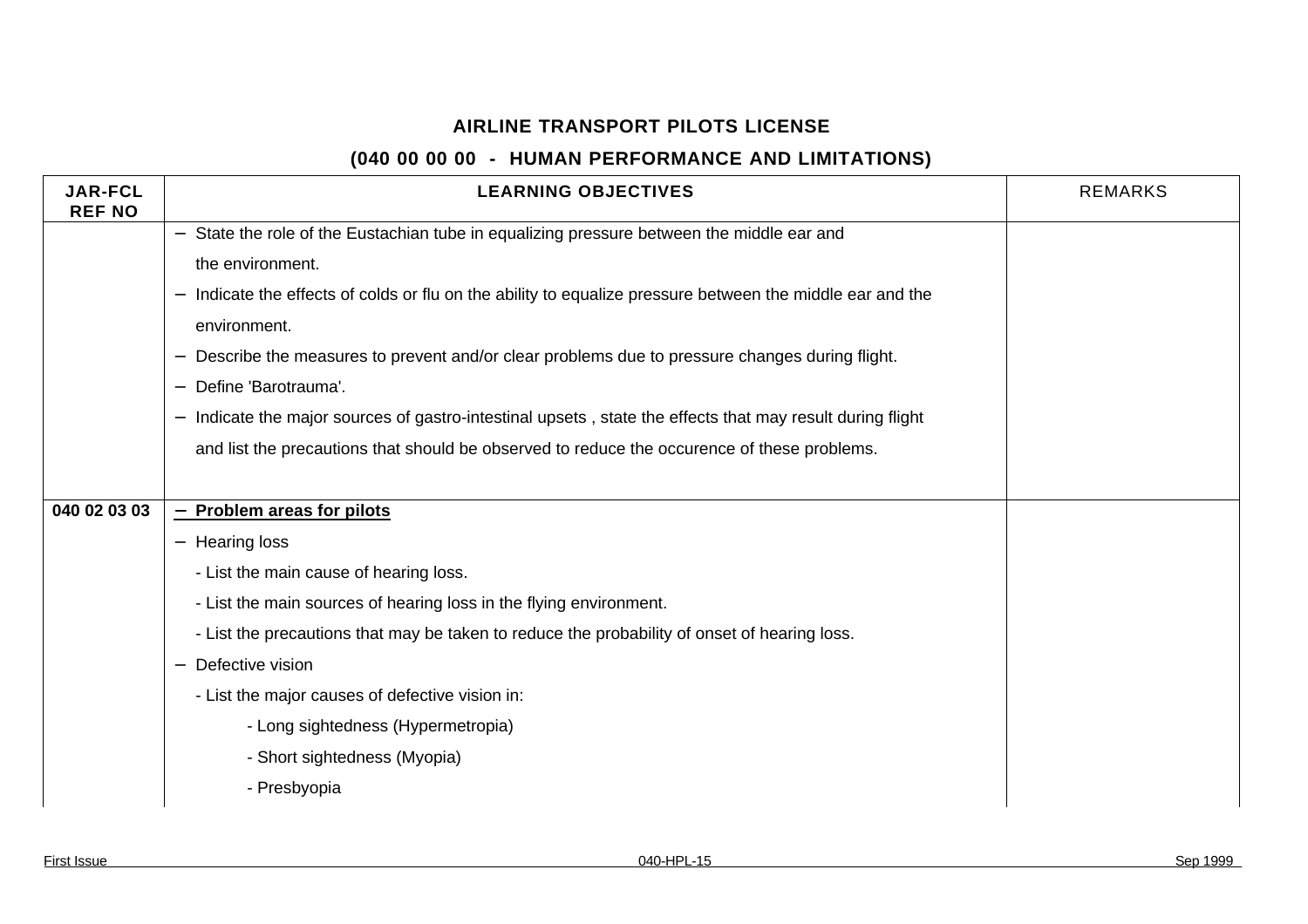| <b>JAR-FCL</b><br><b>REF NO</b> | <b>LEARNING OBJECTIVES</b>                                                                                | <b>REMARKS</b> |
|---------------------------------|-----------------------------------------------------------------------------------------------------------|----------------|
|                                 | - Cataracts                                                                                               |                |
|                                 | - Glaucoma                                                                                                |                |
| 040 02 03 03                    | - Astigmatism.                                                                                            |                |
| (continued)                     | - State the corrective action necessary to compensate for defective vision.                               |                |
|                                 | - Differentiate between the corrective lenses for long/short sightedness.                                 |                |
|                                 | - List the type of sunglasses which could cause perceptional problems in flight.                          |                |
|                                 | - List the measures which may be taken to protect oneself from flashblindness.                            |                |
|                                 | - State the possible effects that low relative humidity may have on the efficient functioning of the eye. |                |
|                                 | Techniques in visual perception<br>$\overline{\phantom{m}}$                                               |                |
|                                 | - Define the term 'scanning technique'.                                                                   |                |
|                                 | - Explain, why it is important to visually scan the area by using regularly spaced eye movements          |                |
|                                 | each covering an overlapping sector of about 10 degrees.                                                  |                |
|                                 | - State the rule, at present in force, for the wearing of corrective spectacles or contact lenses when    |                |
|                                 | operating as a pilot.                                                                                     |                |
|                                 | - Describe the requirements of good sunglasses beeing used in modern 'glass cockpits'.                    |                |
|                                 | - State the duration of a saccade (dwelling time) while performing the outside visual scan.               |                |
|                                 | - Explain the difference between the scanning technique used during the day and the appropriate           |                |
|                                 | technique to be used when flying at night.                                                                |                |
|                                 | - Describe the significance of the 'blind spot' on the retina in detecting other traffic in flight.       |                |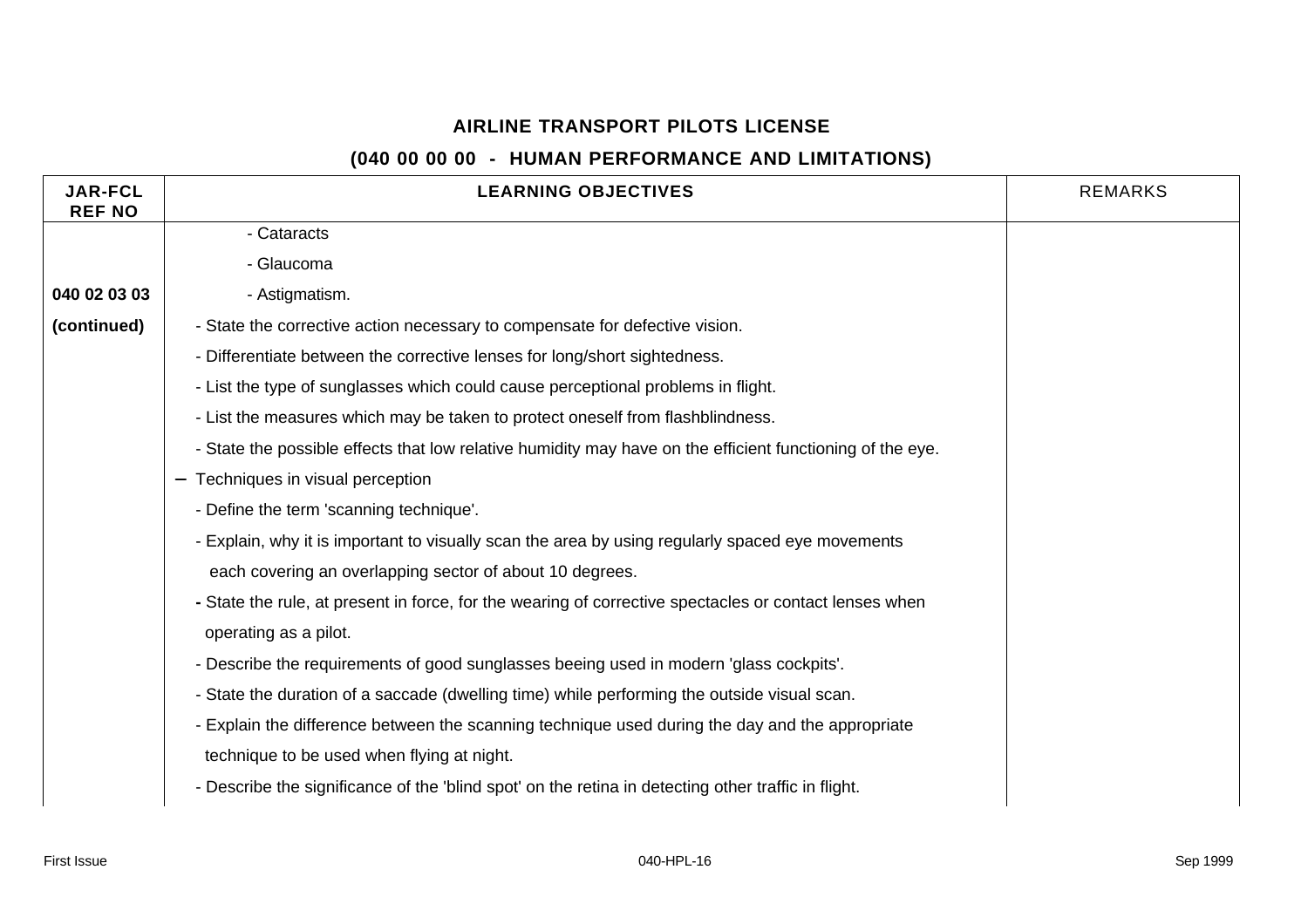| <b>JAR-FCL</b><br><b>REF NO</b> | <b>LEARNING OBJECTIVES</b>                                                                           | <b>REMARKS</b> |
|---------------------------------|------------------------------------------------------------------------------------------------------|----------------|
|                                 | - State the effect that the duration of a saccade has on determining scanning patterns both inside   |                |
|                                 | and outside the cockpit.                                                                             |                |
|                                 | Hypo- and Hypertension                                                                               |                |
| 040 02 03 03                    | - Define 'hypotension'.                                                                              |                |
| (continued)                     | - List the effects that low blood pressure may have on some normal functions of the human body.      |                |
|                                 | - Define 'hypertension'.                                                                             |                |
|                                 | - List the effects that high blood pressure will have on some normal functions of the human body.    |                |
|                                 | - State that hypotension as well as hypertension may disqualify the pilot from obtaining a medical   |                |
|                                 | clearance to fly.                                                                                    |                |
|                                 | - List the factors which can lead to hypertension in an individual.                                  |                |
|                                 | - State the corrective actions that may be taken to reduce high blood pressure.                      |                |
|                                 | - Stress that hypertension is the major factor in 'strokes' in the general population.               |                |
|                                 | Coronary disease<br>$\qquad \qquad -$                                                                |                |
|                                 | - Differentiate between 'angina' and 'heart attack'.                                                 |                |
|                                 | - List the major factors that may make an individual vulnerable to a heart attack.                   |                |
|                                 | - State the techniques that may be used to control or reduce the effect of coronary disease.         |                |
|                                 | - State the role played by physical exercise in reducing the chances of developing coronary disease. |                |
|                                 | - List the symptoms of a person in circulatory shock.                                                |                |
|                                 | Obesity                                                                                              |                |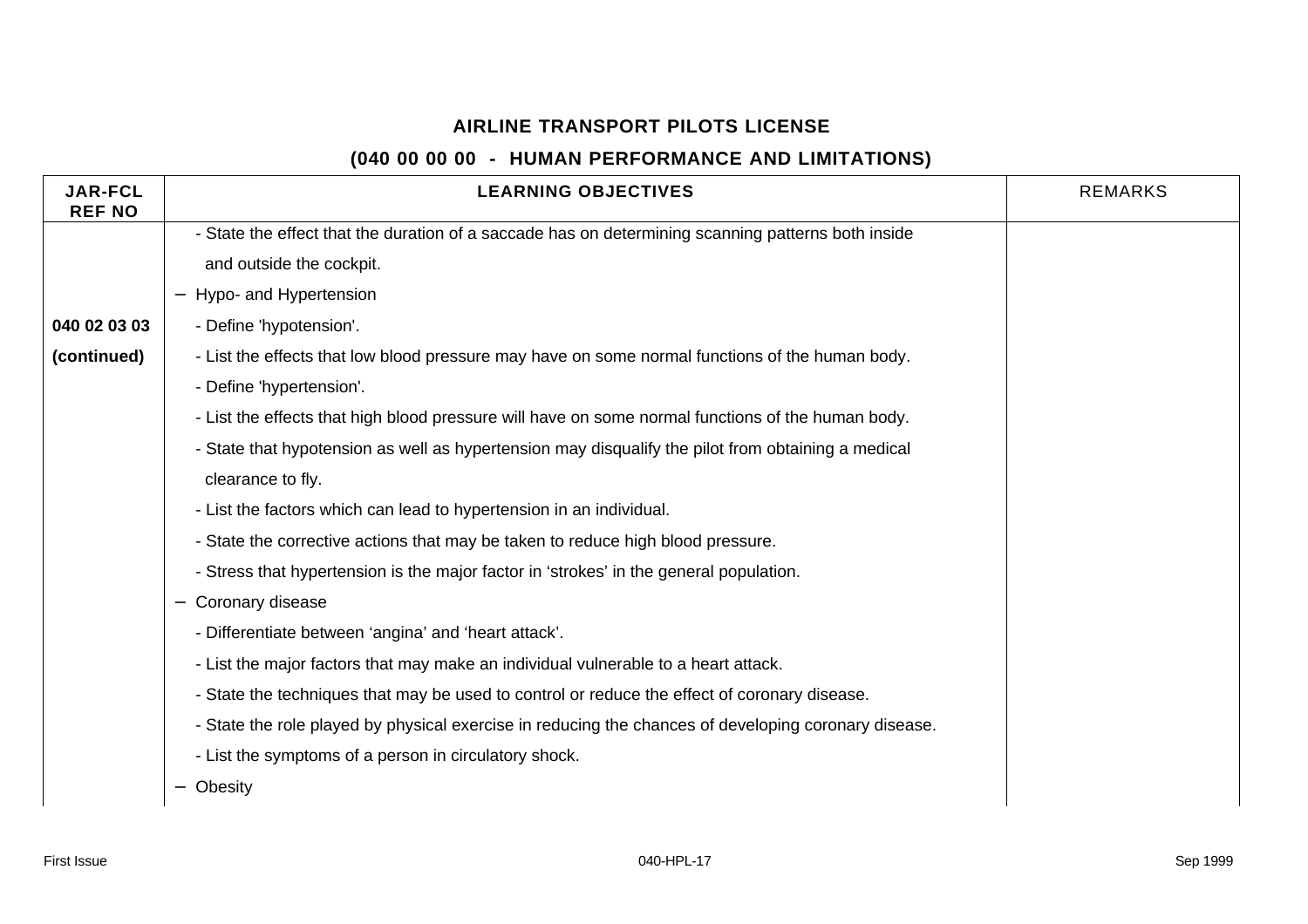| <b>JAR-FCL</b><br><b>REF NO</b> | <b>LEARNING OBJECTIVES</b>                                                                                 | <b>REMARKS</b> |
|---------------------------------|------------------------------------------------------------------------------------------------------------|----------------|
|                                 | - Define 'obesity'.                                                                                        |                |
|                                 | - State the cause of obesity.                                                                              |                |
|                                 | - State the harmful effects of obesity on:                                                                 |                |
|                                 | - Possibility of developing coronary problems                                                              |                |
|                                 | - Increased chances of developing diabetes                                                                 |                |
|                                 | - Ability to withstand g forces                                                                            |                |
|                                 | - The development of problems with joints of the limbs                                                     |                |
|                                 | - General circulation problems                                                                             |                |
|                                 | - Higher risk of developing gout                                                                           |                |
|                                 | - Ability to cope with hypoxia or DCS                                                                      |                |
|                                 | - State the relationship between obesity and Body Mass Index (BMI).                                        |                |
|                                 | - Calculate the BMI of an individual (given weight in Kg and height in metres) and state whether this BMI  |                |
|                                 | indicates that the individual is underweight, overweight, obese or within the normal range of body weight. |                |
|                                 | Nutrition hygiene<br>$\overline{\phantom{m}}$                                                              |                |
|                                 | - State the major constituents of a healthy diet.                                                          |                |
|                                 | - State the measure to avoid hypoglycamia.                                                                 |                |
|                                 | - State the role vitamins and trace elements are playing in a healthy diet.                                |                |
|                                 | - List the major contaminating sources in foodstuffs.                                                      |                |
|                                 | - State the actions to be taken to avoid food contamination.                                               |                |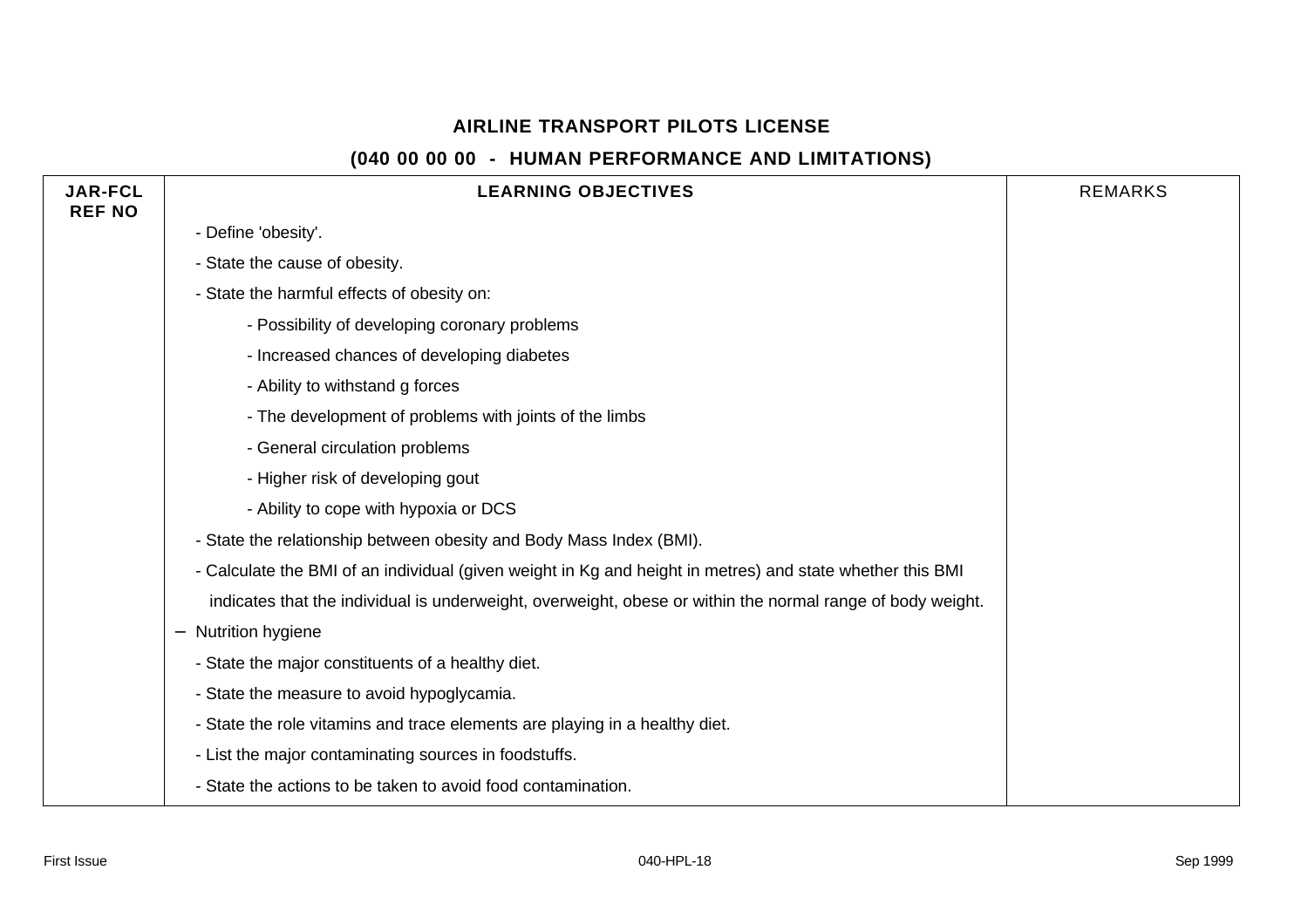| <b>JAR-FCL</b><br><b>REF NO</b> | <b>LEARNING OBJECTIVES</b>                                                                        | <b>REMARKS</b> |
|---------------------------------|---------------------------------------------------------------------------------------------------|----------------|
|                                 | <b>Tropical climates</b>                                                                          |                |
|                                 | - List the problems associated with operating in tropical climates.                               |                |
|                                 | - State the possible causes/sources of incapacitation in tropical or poorly developed countries   |                |
|                                 | with reference to:                                                                                |                |
| 040 02 03 03                    | - Standards of hygiene                                                                            |                |
| (continued)                     | - Quality of water supply                                                                         |                |
|                                 | - Insect-borne diseases                                                                           |                |
|                                 | - Parasitic worms                                                                                 |                |
|                                 | - Rabies or other diseases that may be spread by contact with animals.                            |                |
|                                 | - State the precautions to be taken to reduce the risks of developing problems in tropical areas. |                |
|                                 | Epidemic diseases<br>—                                                                            |                |
|                                 | - State the major epidemic diseases that may kill or severely incapacitate individuals.           |                |
|                                 | - State which preventative hygenic measures, vaccinations, drugs, and other measures, reduce      |                |
|                                 | the chances of catching these diseases.                                                           |                |
|                                 | - State the precautions which must be taken to ensure that disease carrying insects are not       |                |
|                                 | transported between areas.                                                                        |                |
|                                 |                                                                                                   |                |
| 040 02 03 04                    | <b>Intoxication</b><br>$\overline{\phantom{0}}$                                                   |                |
|                                 | Tobacco                                                                                           |                |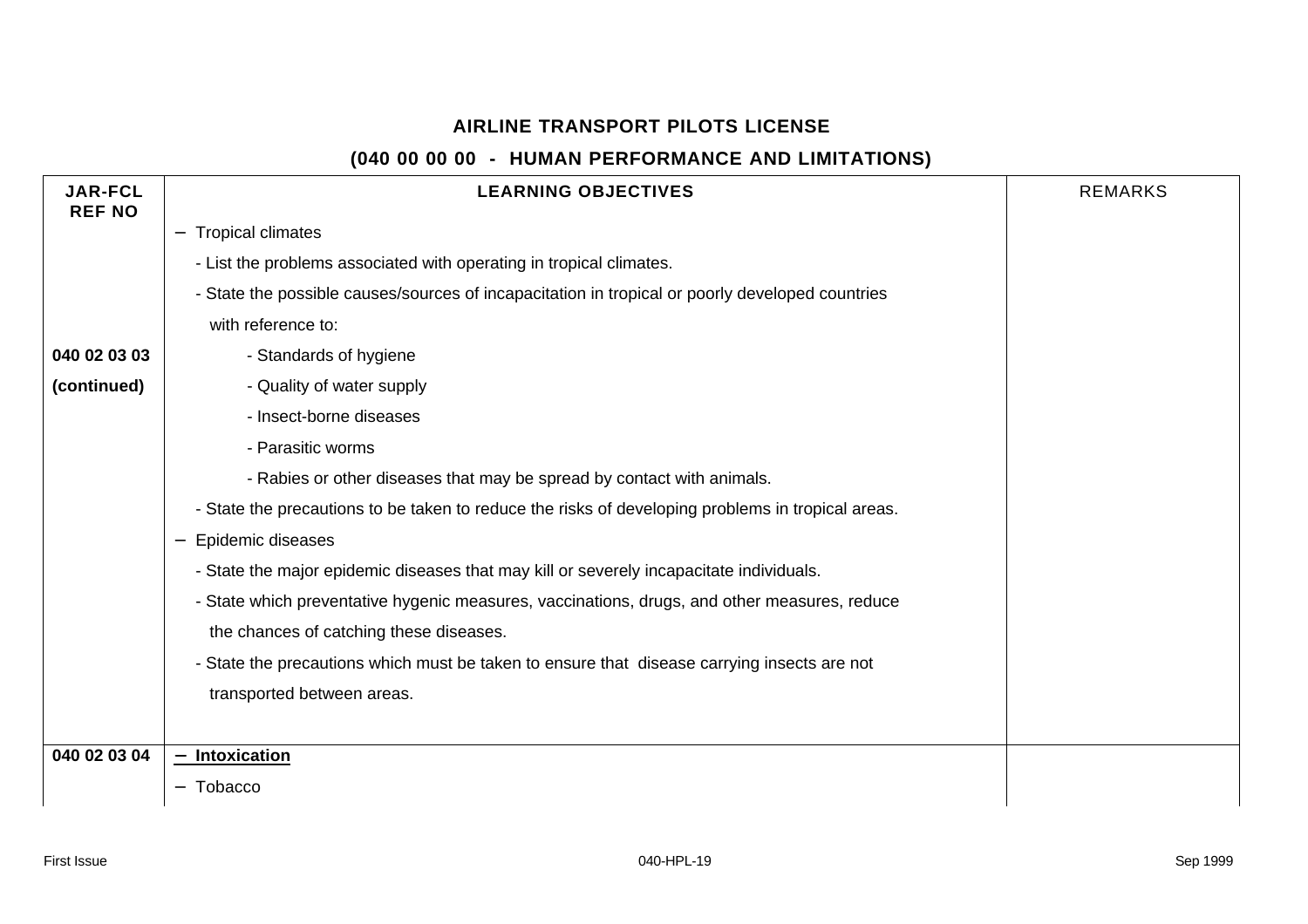| <b>JAR-FCL</b><br><b>REF NO</b> | <b>LEARNING OBJECTIVES</b>                                                  | <b>REMARKS</b> |
|---------------------------------|-----------------------------------------------------------------------------|----------------|
|                                 | - State the harmful effects of using tobacco on:                            |                |
|                                 | - The respiratory system                                                    |                |
|                                 | - The cardio-vascular system                                                |                |
|                                 | - The ability to resist hypoxia                                             |                |
|                                 | - The ability to tolerate g forces                                          |                |
| 040 02 03 04                    | - Night vision                                                              |                |
| (continued)                     | - Caffeine                                                                  |                |
|                                 | - Indicate the level of caffein dosage at which performance is degraded.    |                |
|                                 | - Besides coffee, indicate other beverages containing caffeine.             |                |
|                                 | - Alcohol                                                                   |                |
|                                 | - Give a general rule governing flying and drinking alcohol.                |                |
|                                 | - State the effects of consuming alcohol on:                                |                |
|                                 | - Ability to reason                                                         |                |
|                                 | - Inhibitions and self control                                              |                |
|                                 | - Vision                                                                    |                |
|                                 | - Sense of balance and sensory illusions                                    |                |
|                                 | - Sleep patterns                                                            |                |
|                                 | - Hypoxia                                                                   |                |
|                                 | - State the effects alcohol may have if consumed together with other drugs. |                |
|                                 | - Identify the WHO definition of 'alcoholism'.                              |                |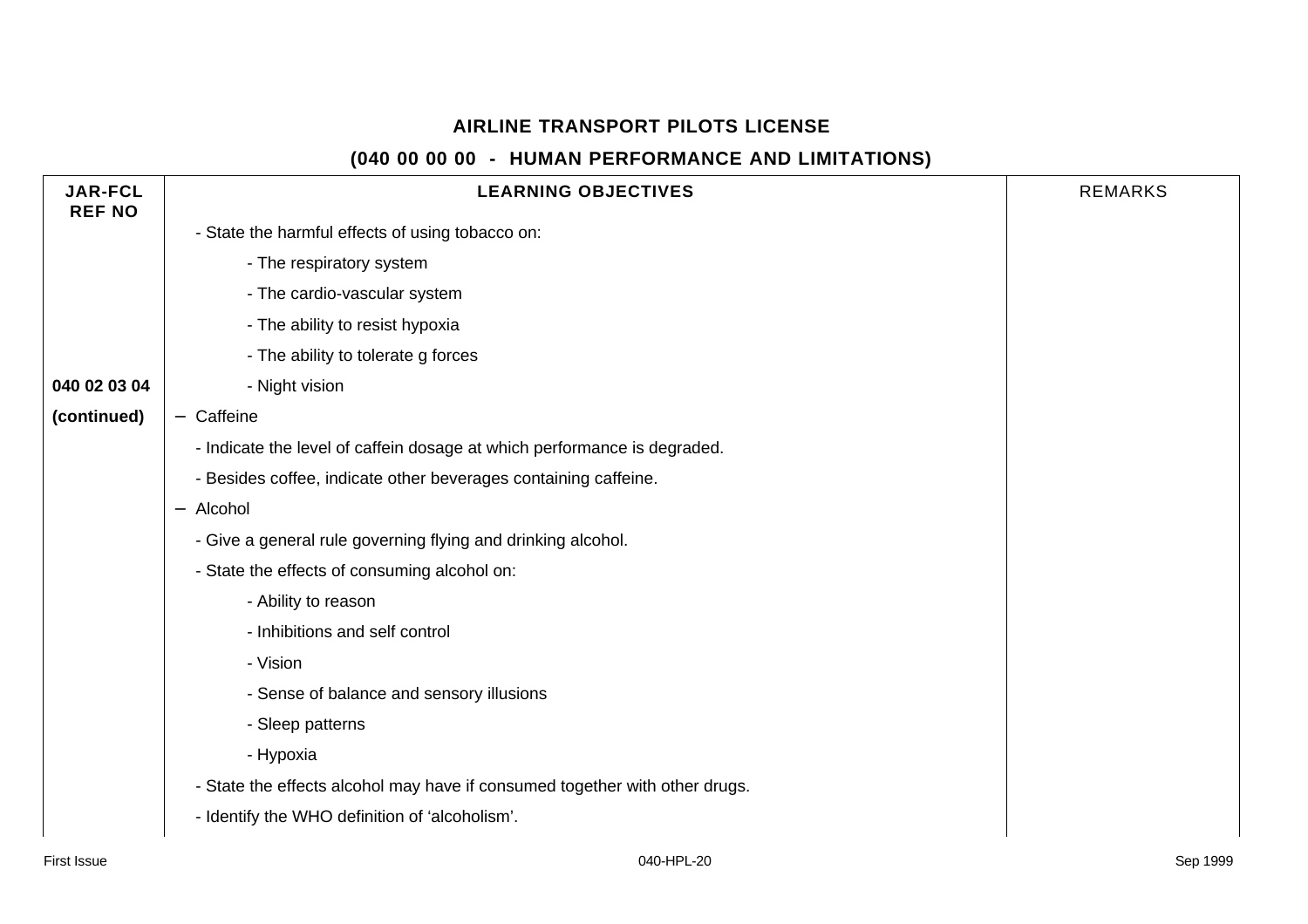| <b>JAR-FCL</b><br><b>REF NO</b> | <b>LEARNING OBJECTIVES</b>                                                                                 | <b>REMARKS</b> |
|---------------------------------|------------------------------------------------------------------------------------------------------------|----------------|
|                                 | - List the signs and symptoms of alcoholism.                                                               |                |
|                                 | - List the factors which may be associated with the development of alcoholism.                             |                |
|                                 | - Define the 'unit' of alcohol and state the most effective factor determining the rate of metabolisation. |                |
|                                 | - State the maximum daily and weekly intake of units of alcohol which may be consumed without              |                |
|                                 | causing damage to organs and systems in the body.                                                          |                |
| 040 02 03 04                    | - State the actions to be taken if a crew member is suspected of being an alcoholic.                       |                |
| (continued)                     | Drugs and self medication                                                                                  |                |
|                                 | - State the dangers associated with the use of non prescription drugs.                                     |                |
|                                 | - State the side affects of common non prescription drugs used to treat colds, flu, hay fever and          |                |
|                                 | other allergies especially medicines containing anti-histamine preparations.                               |                |
|                                 | - Interpret the general rule that 'if a pilot is so unwell that he/she requires any medication then he/she |                |
|                                 | should consider him/herself unfit to fly.                                                                  |                |
|                                 |                                                                                                            |                |
|                                 |                                                                                                            |                |
|                                 |                                                                                                            |                |
|                                 |                                                                                                            |                |
|                                 | <b>Toxic materials</b>                                                                                     |                |
|                                 | - List those materials present in an aircraft which may, when uncontained, cause                           |                |
|                                 | severe health problems.                                                                                    |                |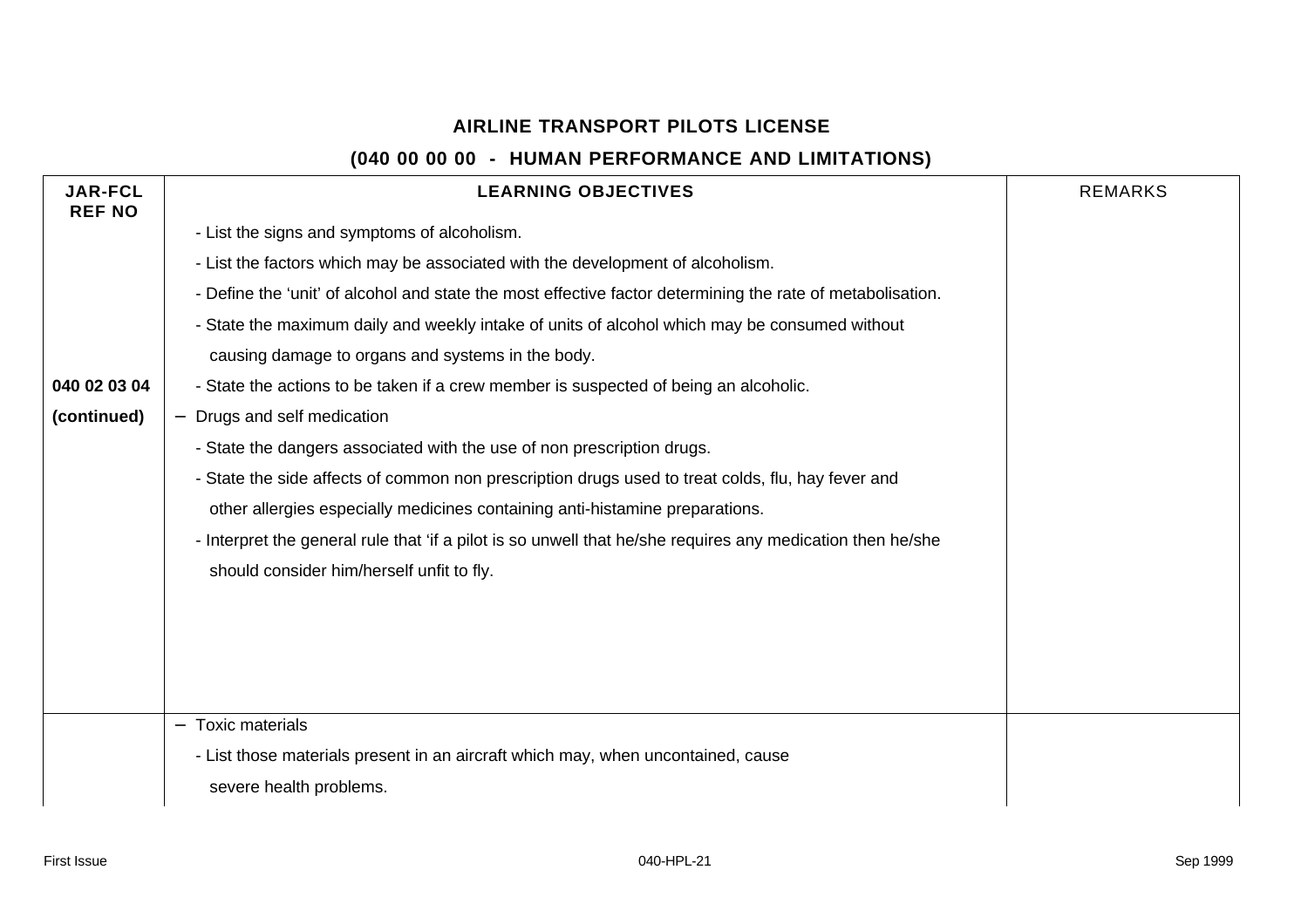| <b>JAR-FCL</b><br><b>REF NO</b> | <b>LEARNING OBJECTIVES</b>                                                                                  | <b>REMARKS</b> |
|---------------------------------|-------------------------------------------------------------------------------------------------------------|----------------|
|                                 | - State the dangers of mercury spillage in an aircraft.                                                     |                |
|                                 | - List the possible sources of mercury in an aircraft.                                                      |                |
|                                 | - List those aircraft component parts which if burnt may give off toxic fumes.                              |                |
|                                 |                                                                                                             |                |
|                                 |                                                                                                             |                |
| 040 02 03 05                    | <b>Incapacitation in flight</b>                                                                             |                |
|                                 | State that incapacitation is most dangerous when its onset is insidious.                                    |                |
|                                 | List the major causes of in-flight incapacitation.                                                          |                |
|                                 | Differentiate between 'fits' and 'faints'.                                                                  |                |
|                                 | State how EEG tracings may indicate a person's susceptibility to fits.                                      |                |
|                                 | Indicate the benefit of procedural simulator training which will qualify the crew to recognize and promptly |                |
|                                 | react upon incapacitation of either crew member, should it occur in flight.                                 |                |
|                                 |                                                                                                             |                |
| 040 03 00 00                    | <b>BASIC AVIATION PSYCHOLOGY</b>                                                                            |                |
|                                 |                                                                                                             |                |
| 040 03 01 00                    | <b>Human information processing</b>                                                                         |                |
|                                 |                                                                                                             |                |
| 040 03 01 01                    | <b>Attention and vigilance</b>                                                                              |                |
|                                 | Differentiate between 'attention' and 'vigilance'.                                                          |                |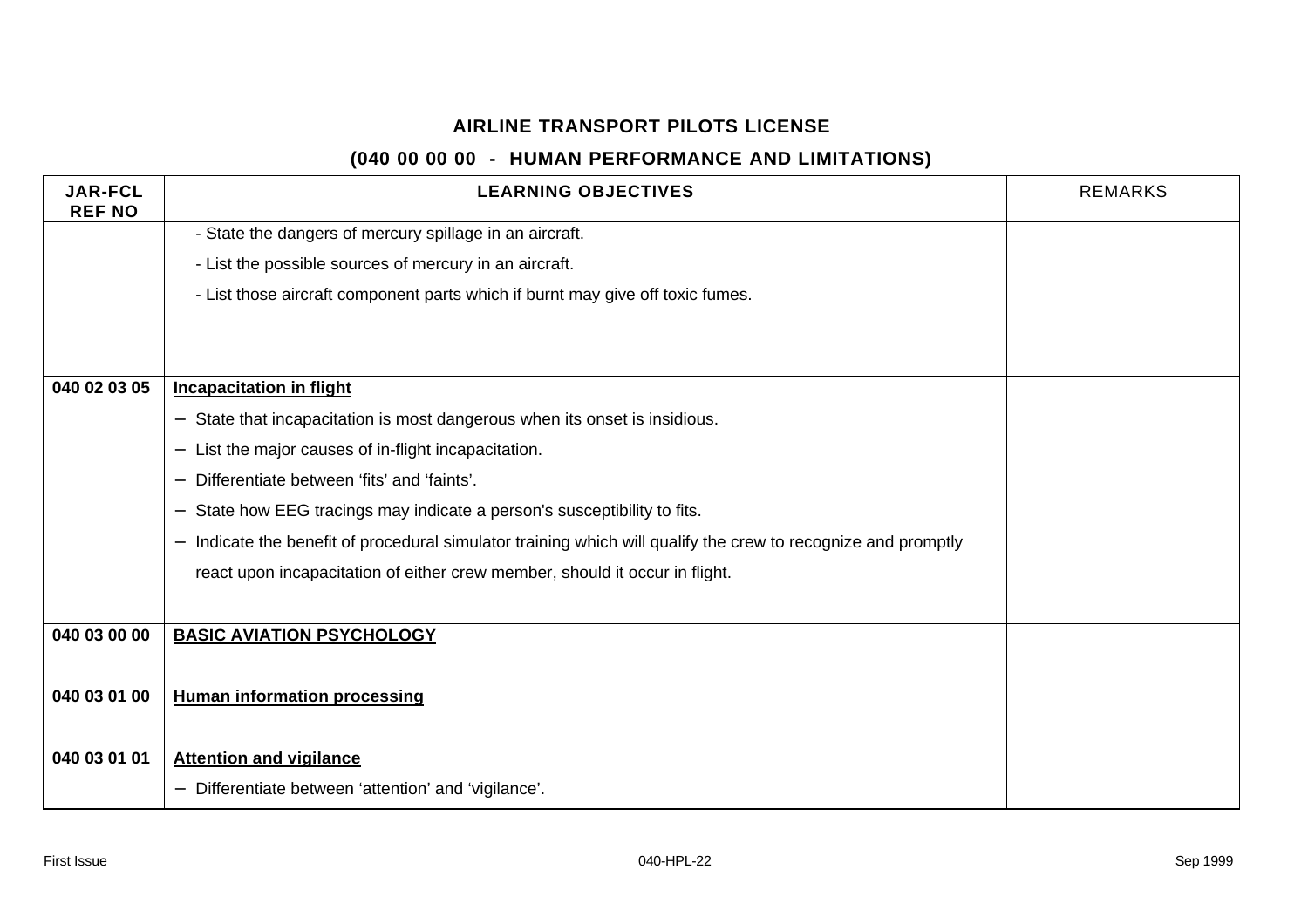| <b>JAR-FCL</b><br><b>REF NO</b> | <b>LEARNING OBJECTIVES</b>                                                                                                         | <b>REMARKS</b> |
|---------------------------------|------------------------------------------------------------------------------------------------------------------------------------|----------------|
|                                 | Define 'hypovigilance'.                                                                                                            |                |
|                                 | Identify the factors which may affect the state of vigilance.                                                                      |                |
|                                 | List the factors that may forestall hypovigilance during flight.                                                                   |                |
|                                 | Indicate signs of reduced vigilance.                                                                                               |                |
|                                 | Name factors that affect a person's level of attention.                                                                            |                |
| 040 03 01 01                    | Distinguish between selective and divided attention.<br>$\qquad \qquad -$                                                          |                |
| (continued)                     | Discuss the effects of performing simultaneous tasks in respect to the level of consciousness involved<br>$\overline{\phantom{0}}$ |                |
|                                 | and demonstrated level of performance.                                                                                             |                |
|                                 | Discuss consequences for work in a multi-task environment, bearing attention and vigilance in mind. Name                           |                |
|                                 | procedures which increase safety.                                                                                                  |                |
|                                 |                                                                                                                                    |                |
| 040 03 01 02                    | <b>Perception</b>                                                                                                                  |                |
|                                 | Name the basis of the perception process.                                                                                          |                |
|                                 | Descibe the mechanism of perception ('bottom-up'/'top-down' process)                                                               |                |
|                                 | Illustrate why perception is subjective and state the relevant factors which influence interpretation                              |                |
|                                 | of perceived information.                                                                                                          |                |
|                                 | Describe some basic perceptual illusions.                                                                                          |                |
|                                 | Illustrate some basic perceptual concepts and laws.                                                                                |                |
|                                 | Give examples where perception plays a decisive role in flight safety.                                                             |                |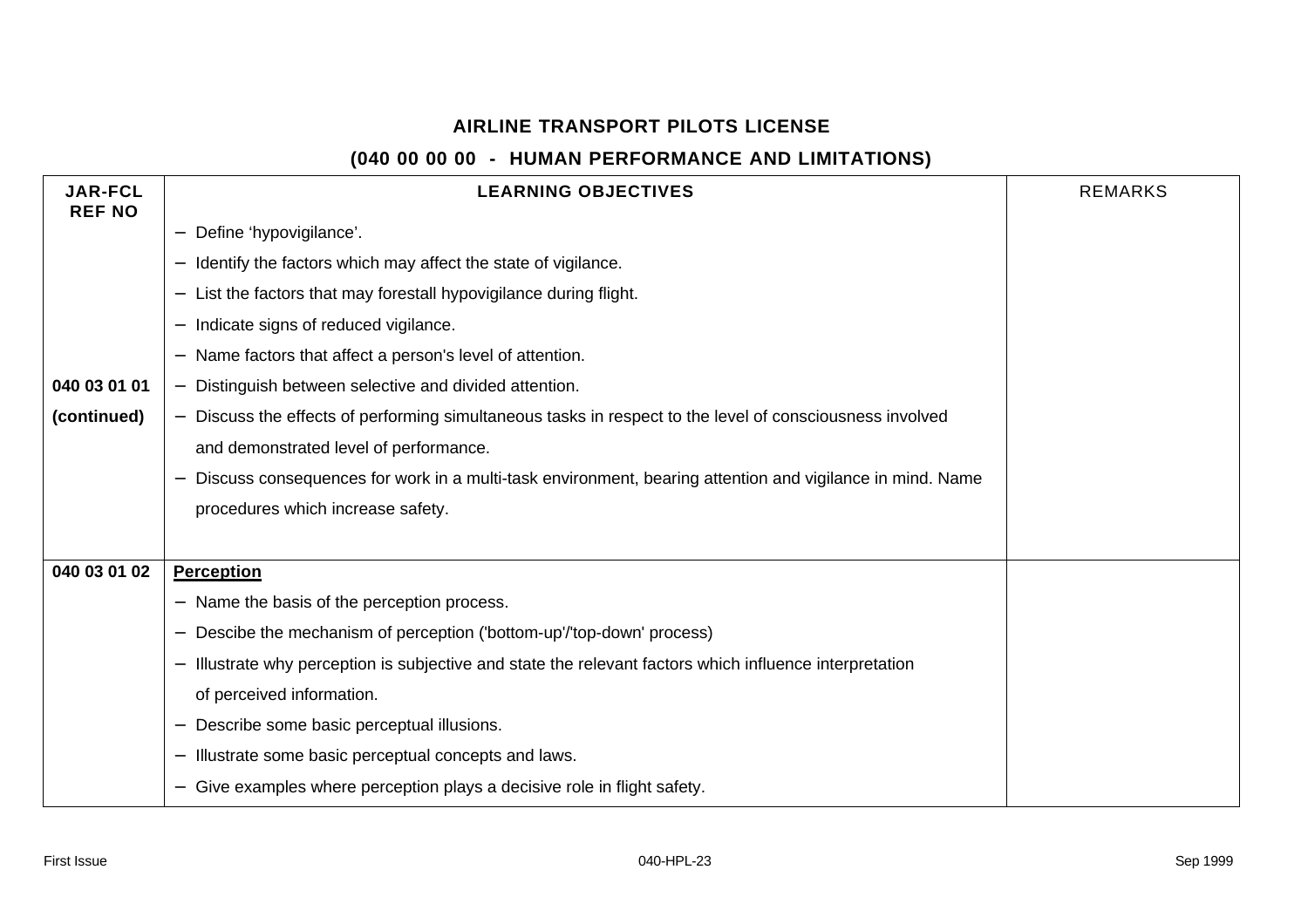| <b>JAR-FCL</b><br><b>REF NO</b> | <b>LEARNING OBJECTIVES</b>                                                                          | <b>REMARKS</b> |
|---------------------------------|-----------------------------------------------------------------------------------------------------|----------------|
|                                 |                                                                                                     |                |
| 040 03 01 03                    | <b>Memory</b>                                                                                       |                |
|                                 | List the three types of memory.                                                                     |                |
|                                 | Explain the link between the three types of memory.                                                 |                |
|                                 | Describe the differences between the three types of memory in terms of capacity and retention time. |                |
| 040 03 01 03                    | Justify the importance of sensory store memories in processing information.                         |                |
| (continued)                     | State the average maximum number of separate items that may be held in working memory.              |                |
| (continued)                     | Give examples of items that are important for pilots to hold in working memory during flight.       |                |
|                                 | Describe how the capacity of the working memory store may be increased.                             |                |
|                                 | State the sub-divisions of long term memory and give examples of their content.                     |                |
|                                 | Define the three different categories of information stored in long term memory.                    |                |
|                                 | Name the common problem with long term memory and how to counteract it.                             |                |
|                                 |                                                                                                     |                |
| 040 03 01 04                    | <b>Response selection</b>                                                                           |                |
|                                 | Define 'learning'.                                                                                  |                |
|                                 | Explain and distinguish between the following basic forms of learning:                              |                |
|                                 | - Classical and operant conditioning (behaviouristic approach)                                      |                |
|                                 | - Learning by insight (cognitive approach)                                                          |                |
|                                 | - Learning by imitating (modeling).                                                                 |                |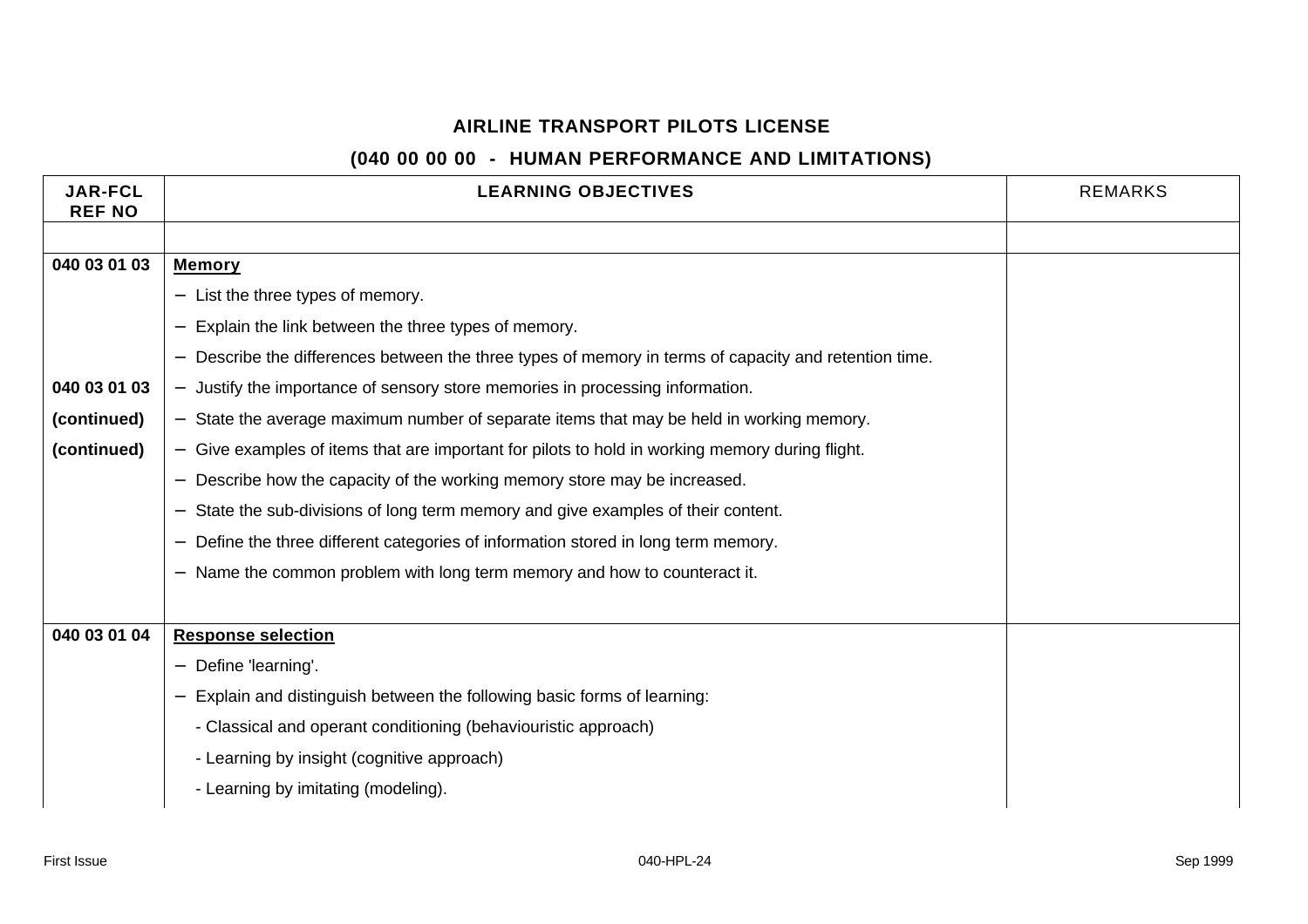| <b>JAR-FCL</b><br><b>REF NO</b> | <b>LEARNING OBJECTIVES</b>                                                                                | <b>REMARKS</b> |
|---------------------------------|-----------------------------------------------------------------------------------------------------------|----------------|
|                                 | Find pilot related examples for each of these learning forms.<br>$\qquad \qquad -$                        |                |
|                                 | State factors which are necessary for and promote the quality of learning.                                |                |
|                                 | Explain ways to facilitate the memorization of information by the following learning techniques:          |                |
|                                 | - Mnemonics                                                                                               |                |
|                                 | - Mental training                                                                                         |                |
| 040 03 01 04                    | Explain the relationship between motivation and learning, performance, and attention                      |                |
| (continued)                     | Describe the advantage of planning and anticipation of future actions.                                    |                |
|                                 | Define the term 'skills'.<br>$\overline{\phantom{0}}$                                                     |                |
|                                 | State the phases of learning a skill (ANDERSON).                                                          |                |
|                                 | Explain the term 'motor-programme' or 'mental schema'.                                                    |                |
|                                 | Explain the following phases in connection with the aquisition of automated behaviour:                    |                |
|                                 | - Cognitive phase                                                                                         |                |
|                                 | - Associative phase                                                                                       |                |
|                                 | - Automatic phase.                                                                                        |                |
|                                 | Describe the advantages and disadvantages of mental schemata.                                             |                |
|                                 | Explain the model by RASMUSSEN which describes the guidance of a pilot's actions in different situations. |                |
|                                 | State possible problems or risks associated with skill-based, rule-based, and knowledge-based behaviour.  |                |
|                                 |                                                                                                           |                |
| 040 03 02 00                    | <b>Human error and reliability</b>                                                                        |                |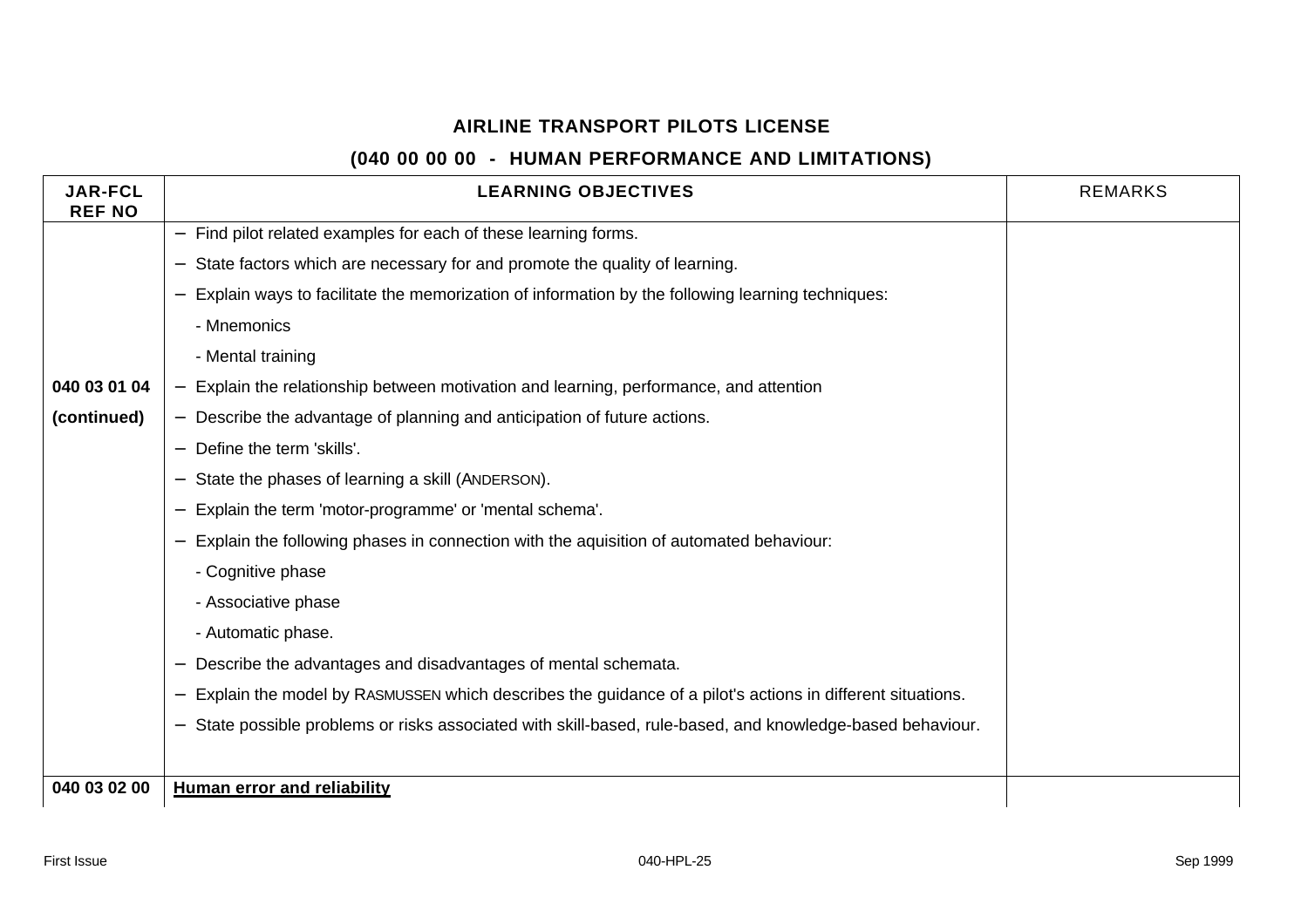| <b>JAR-FCL</b><br><b>REF NO</b> | <b>LEARNING OBJECTIVES</b>                                                                                                                        | <b>REMARKS</b> |
|---------------------------------|---------------------------------------------------------------------------------------------------------------------------------------------------|----------------|
| 040 03 02 01                    | <b>Reliability of human behaviour</b><br>- Summarise the current approach to human error in aviation. Identify the consequences in respect of the |                |
|                                 | current approach.                                                                                                                                 |                |
|                                 | Name and explain factors which influence human reliability.                                                                                       |                |
|                                 |                                                                                                                                                   |                |
|                                 |                                                                                                                                                   |                |
| 040 03 02 02                    | <b>Hypotheses on reality</b>                                                                                                                      |                |
|                                 | - Cite examples of the relationship between perception and reality in given circumstances.                                                        |                |
|                                 | List factors which influence one's sense of reality.                                                                                              |                |
|                                 | Define the term 'mental model' in relation to a surrounding complex situation.                                                                    |                |
|                                 | Describe the advantage/disadvantage of mental models.                                                                                             |                |
|                                 | Explain the relationship between personal 'mental models' and the creation of cognitive illusions.                                                |                |
|                                 |                                                                                                                                                   |                |
| 040 03 02 03                    | Theory and model of human error                                                                                                                   |                |
|                                 | Define the term 'error'.                                                                                                                          |                |
|                                 | Explain the concept of the error chain.                                                                                                           |                |
|                                 | Differentiate between an isolated error and an error chain.                                                                                       |                |
|                                 | State examples of an isolated error and an error chain.                                                                                           |                |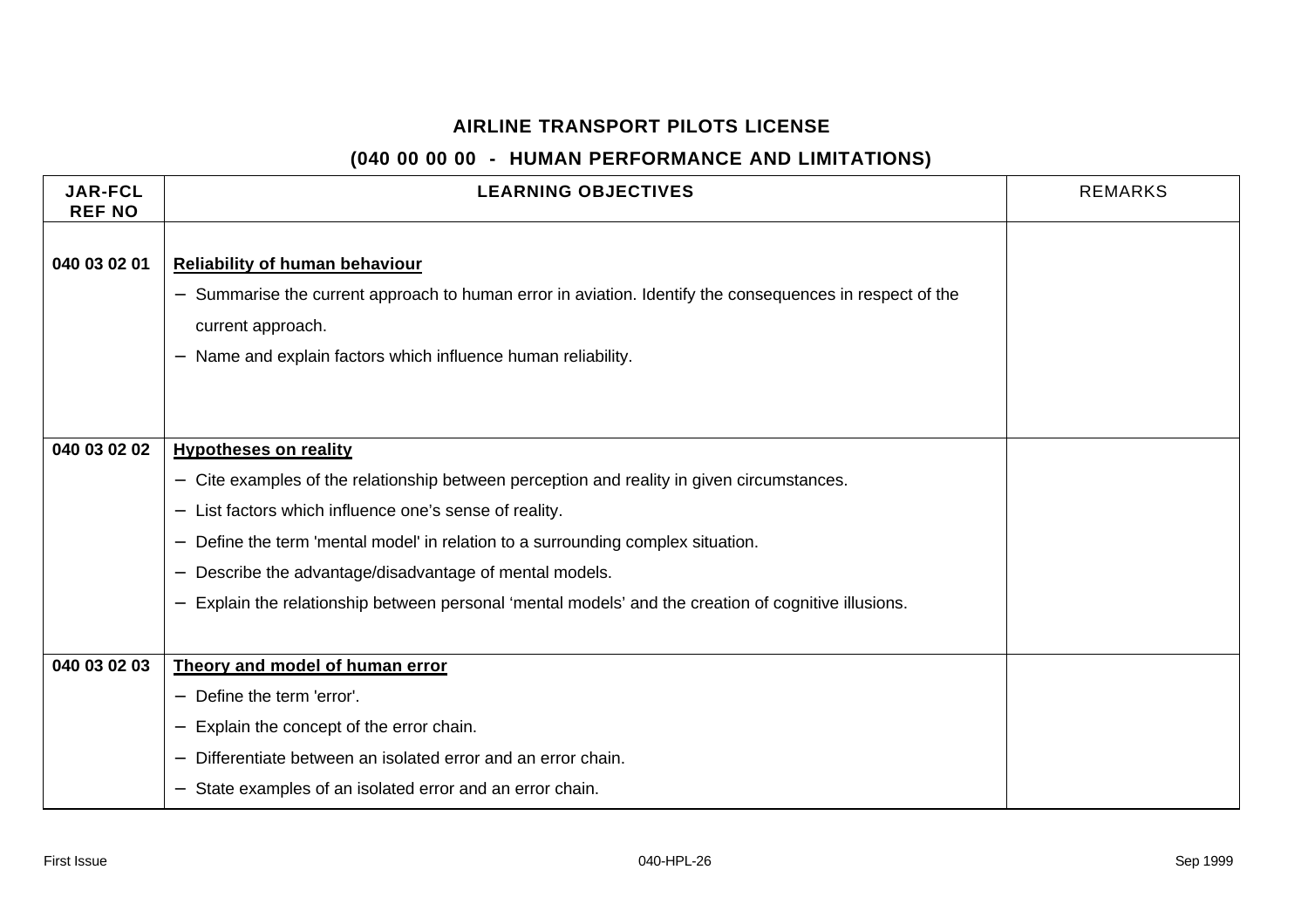| <b>JAR-FCL</b><br><b>REF NO</b> | <b>LEARNING OBJECTIVES</b>                                                                                | <b>REMARKS</b> |
|---------------------------------|-----------------------------------------------------------------------------------------------------------|----------------|
|                                 | Distinguish between different forms/types of errors (e.g. RASMUSSEN, REASON).<br>$\overline{\phantom{0}}$ |                |
|                                 | Compare unintended and intended deviations from standards, leading to negative consequences.              |                |
|                                 | Distinguish between an active and a latent error and give examples.                                       |                |
|                                 |                                                                                                           |                |
|                                 |                                                                                                           |                |
| 040 03 02 04                    | <b>Error generation</b>                                                                                   |                |
|                                 | Distinguish between internal and external factors in error generation                                     |                |
|                                 | Identify possible sources of internal error generation.<br>—                                              |                |
|                                 | Define the term 'environmental capture'.                                                                  |                |
|                                 | Define the term 'deterioration effect'.                                                                   |                |
|                                 |                                                                                                           |                |
|                                 | List the three main sources for external error generation.                                                |                |
|                                 | Give examples to illustrate the following factors in external error generation in the cockpit:            |                |
|                                 | - Ergonomics                                                                                              |                |
|                                 | - Economics                                                                                               |                |
|                                 | - Social environment.                                                                                     |                |
|                                 | Name major goals in the design of human centred man-machine interfaces.                                   |                |
|                                 | Define the term 'error tolerance'.                                                                        |                |
|                                 | List (and describe) strategies which are used to reduce human error.                                      |                |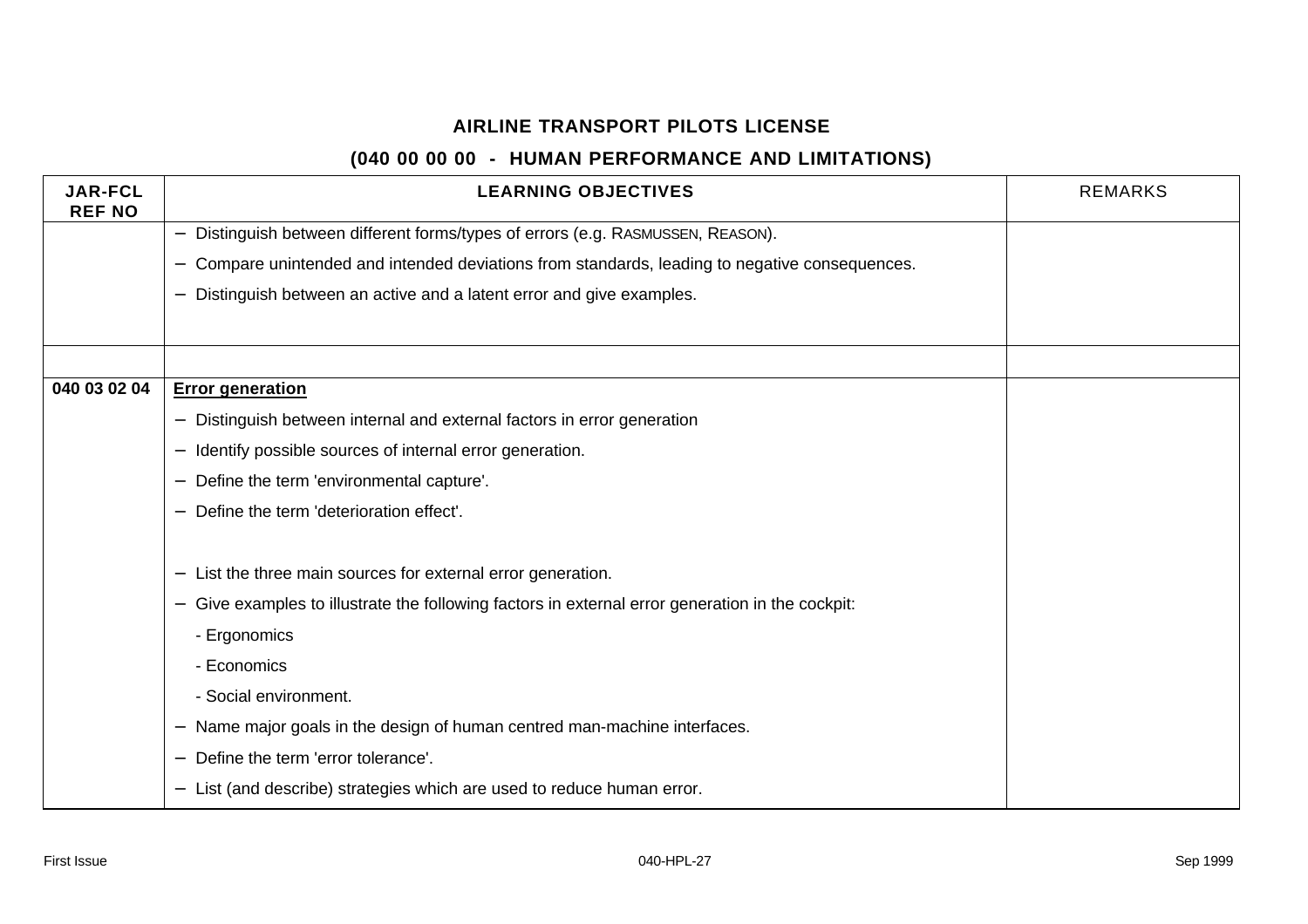| <b>JAR-FCL</b><br><b>REF NO</b> | <b>LEARNING OBJECTIVES</b>                                                                                        | <b>REMARKS</b> |
|---------------------------------|-------------------------------------------------------------------------------------------------------------------|----------------|
|                                 |                                                                                                                   |                |
| 040 03 03 00                    | <b>Decision making</b>                                                                                            |                |
|                                 | Define the term 'deciding' and 'decision making'.                                                                 |                |
|                                 |                                                                                                                   |                |
|                                 |                                                                                                                   |                |
| 04 03 03 01                     | <b>Decision making concepts</b>                                                                                   |                |
|                                 | Describe the major factors on which a decision-making should be based during the course of a flight               |                |
|                                 | ('Judgement Concept').                                                                                            |                |
|                                 | Describe the main positive capabilities in an individual's decision making mechanism.<br>$\overline{\phantom{m}}$ |                |
|                                 | Describe the main error sources and limits in an individual's decision making mechanism.                          |                |
|                                 | State the factors upon which an individual's risk assessment is based.                                            |                |
|                                 | Explain the relationship between risk assessment, commitment, and pressure of time on                             |                |
|                                 | decision making strategies.                                                                                       |                |
|                                 | Describe the positive and negative influences exerted by other group members on an individual's decision          |                |
|                                 | making process.                                                                                                   |                |
|                                 | Explain the general idea behind the creation of particular models' guidelines for decision making processes.      |                |
|                                 | Illustrate a practical approach for decision making between crew members.                                         |                |
|                                 |                                                                                                                   |                |
| 040 03 04 00                    | <b>Avoiding and managing errors: cockpit management</b>                                                           |                |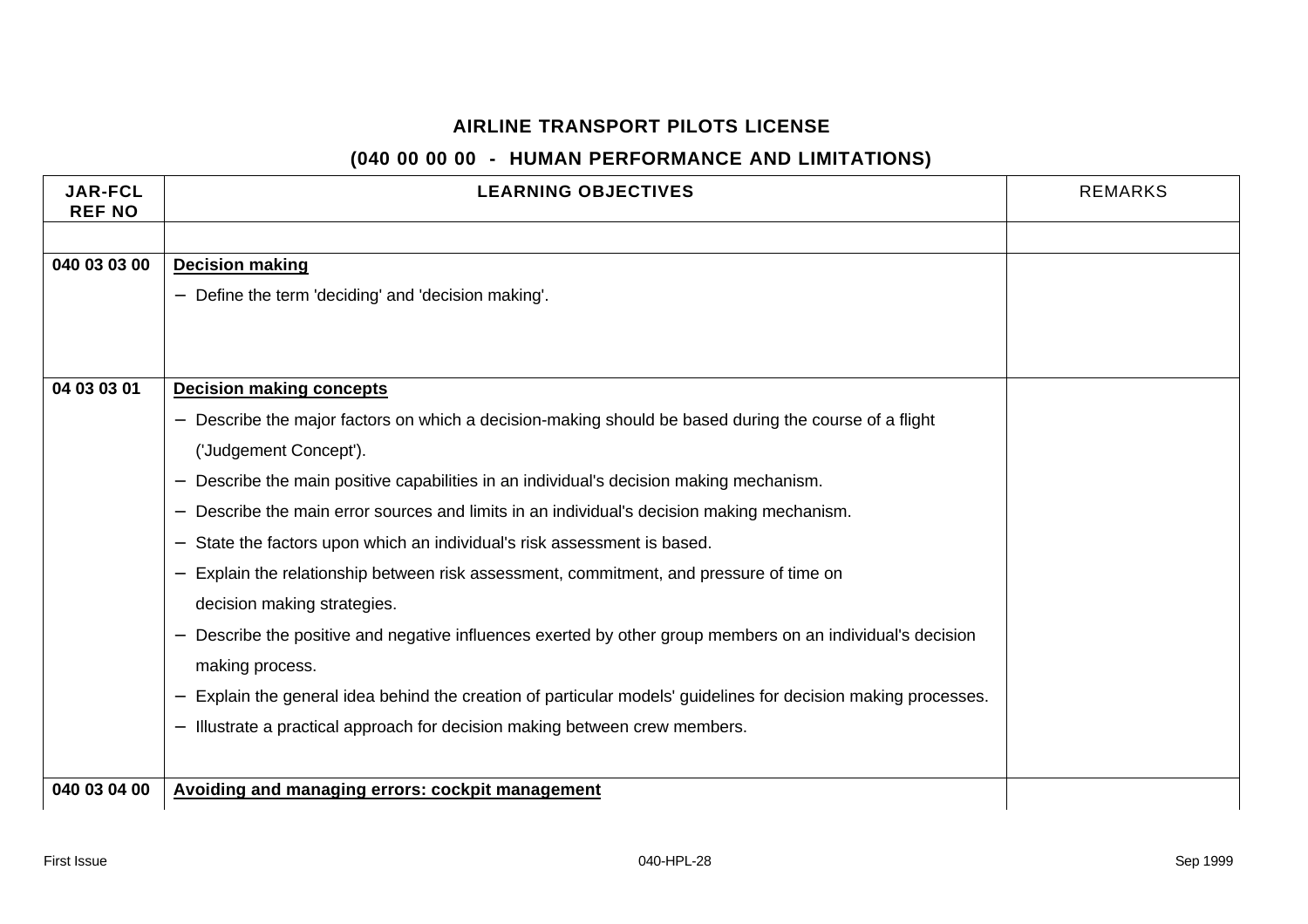| <b>JAR-FCL</b><br><b>REF NO</b> | <b>LEARNING OBJECTIVES</b>                                                                                                   | <b>REMARKS</b> |
|---------------------------------|------------------------------------------------------------------------------------------------------------------------------|----------------|
|                                 |                                                                                                                              |                |
| 040 03 04 01                    | <b>Safety awareness</b>                                                                                                      |                |
|                                 | Justify the need for being aware of one's own performance before and during a flight and possible                            |                |
|                                 | consequences of its result as part of a pilot's professionalism.                                                             |                |
| 040 03 04 01                    | Define the term 'situation(al) awareness'.                                                                                   |                |
| (continued)                     | Name the three cognitive elements which are necessary to create an adequate situation awareness.<br>$\overline{\phantom{0}}$ |                |
|                                 | Identify factors which interfere with being 'situationally aware'.<br>$\overline{\phantom{0}}$                               |                |
|                                 | List cues which indicate the loss of situation awareness.                                                                    |                |
|                                 | Name the main steps towards regaining lost situation awareness.<br>$\qquad \qquad -$                                         |                |
|                                 | Justify the value of situation awareness in the context of flight safety                                                     |                |
|                                 |                                                                                                                              |                |
| 040 03 04 02                    | Co-ordination (multi-crew concept)                                                                                           |                |
|                                 | Name the objectives of the multi-crew concept.<br>$\blacksquare$                                                             |                |
|                                 | State and explain the elements of multi-crew concepts.<br>$\overline{\phantom{a}}$                                           |                |
|                                 | Explain the concept "Standard Operating Procedure" (SOP).<br>$\overline{\phantom{a}}$                                        |                |
|                                 | Illustrate the purpose and procedure of crewbriefings.<br>$\overline{\phantom{a}}$                                           |                |
|                                 | Illustrate the purpose and procedure of checklists.<br>$\overline{\phantom{a}}$                                              |                |
|                                 | Compare the team coordination during the flight training phase and commercial flight operation.<br>$\blacksquare$            |                |
|                                 | Describe the function of communication in a coordinated team.<br>$\blacksquare$                                              |                |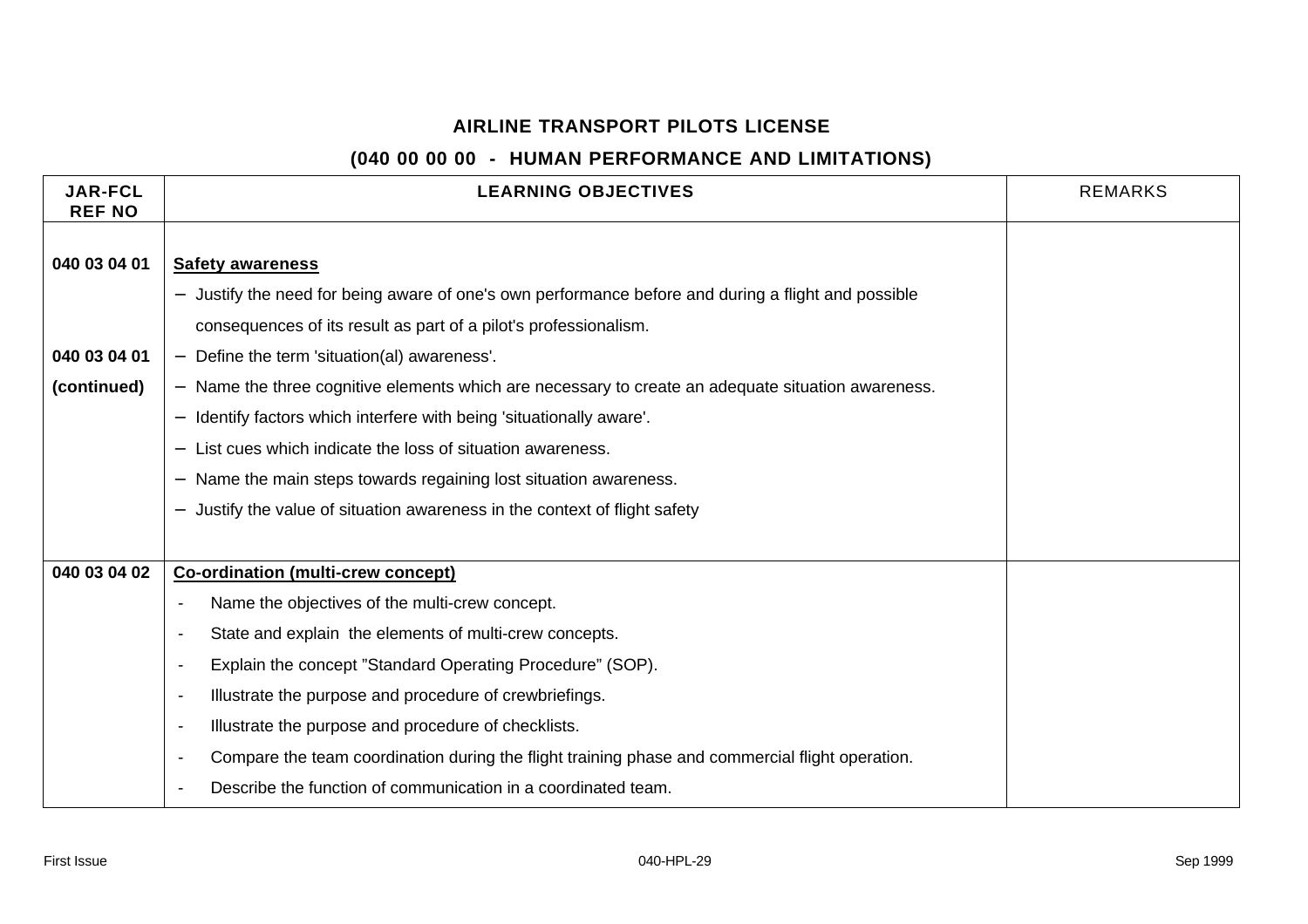| <b>JAR-FCL</b><br><b>REF NO</b> | <b>LEARNING OBJECTIVES</b>                                                                  | <b>REMARKS</b> |
|---------------------------------|---------------------------------------------------------------------------------------------|----------------|
|                                 |                                                                                             |                |
| 040 03 04 03                    | <b>Co-operation</b>                                                                         |                |
|                                 | Distinguish between co-operation and co-action.<br>$\qquad \qquad -$                        |                |
|                                 | Define the term 'group'.<br>$\overline{\phantom{m}}$                                        |                |
| 040 03 04 03                    | - Illustrate the influence of interdependence in a group.                                   |                |
| (continued)                     | - List the advantages and disadvantages of team work.                                       |                |
|                                 | Explain the term 'synergy'.<br>$\overline{\phantom{m}}$                                     |                |
|                                 | Define the term 'cohesion'.                                                                 |                |
|                                 | Define the term 'groupthink'.<br>$\overline{\phantom{m}}$                                   |                |
|                                 | Define the term 'risky shift'.<br>$\overline{\phantom{m}}$                                  |                |
|                                 | State the essential conditions for good teamwork.<br>$\overline{\phantom{m}}$               |                |
|                                 | Explain the function of role and norm in a group.                                           |                |
|                                 | - Name the different role patterns which occur in a group situation.                        |                |
|                                 | Explain how behaviour can be affected by the following factors:<br>$\overline{\phantom{m}}$ |                |
|                                 | - Persuasion                                                                                |                |
|                                 | - Conformity                                                                                |                |
|                                 | - Compliance                                                                                |                |
|                                 | - Obedience.                                                                                |                |
|                                 | Distinguish between status and role.                                                        |                |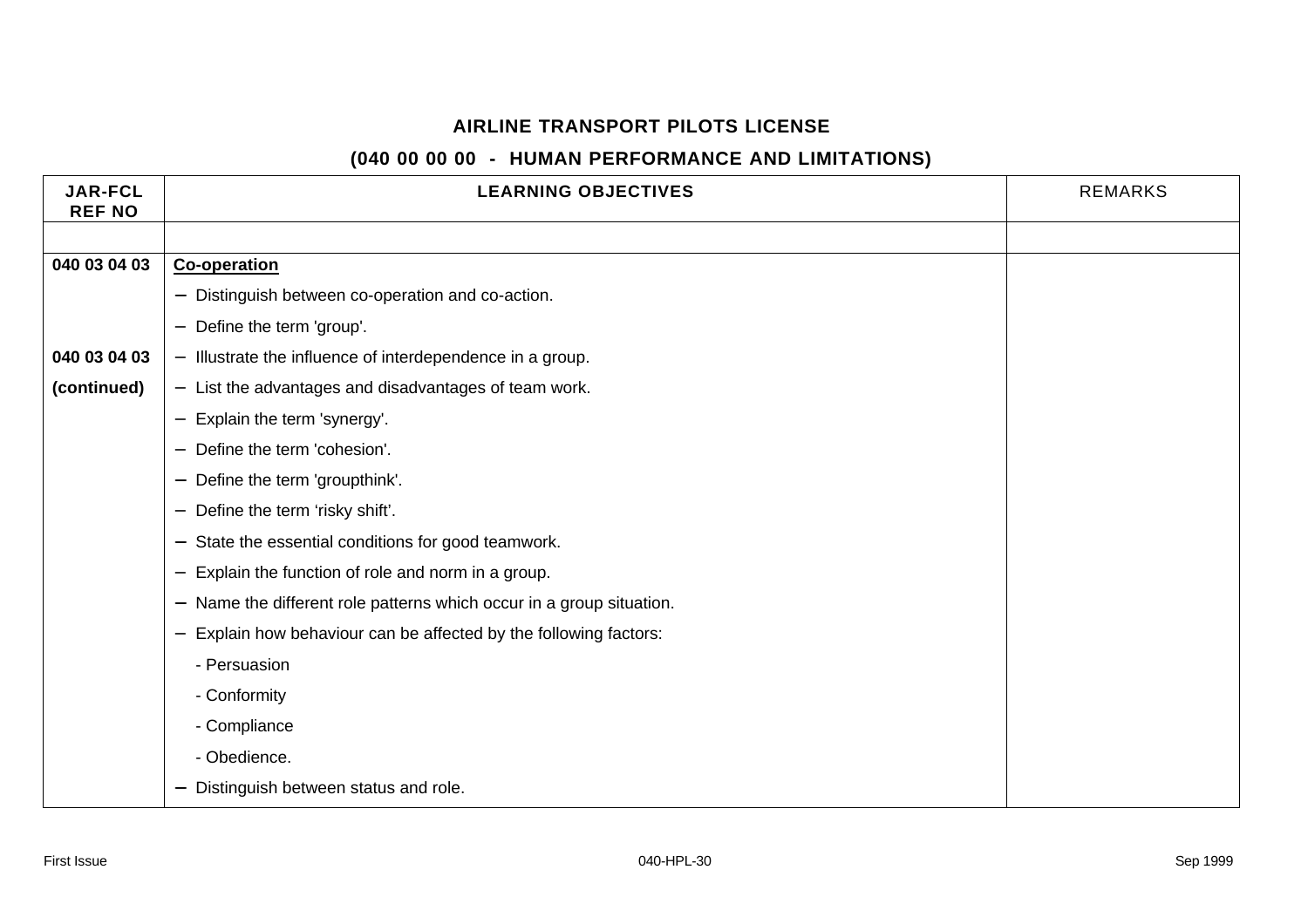| <b>JAR-FCL</b><br><b>REF NO</b> | <b>LEARNING OBJECTIVES</b>                                                           | <b>REMARKS</b> |
|---------------------------------|--------------------------------------------------------------------------------------|----------------|
|                                 | - Explain the terms 'leadership' and 'followership'.                                 |                |
|                                 | Describe the trans-cockpit authority gradient and its affiliated leadership styles.  |                |
|                                 | Illustrate different leadership styles (BLAKE & MOUTON) and judge their influence on |                |
|                                 | communication patterns and behaviour of crew members.                                |                |
|                                 | Name the most important attributes for a positive leadership style.                  |                |
|                                 | Explain the duty and role of the Pilot in Command (PIC).                             |                |
|                                 | Explain the duty and role of the First Officer (FO) and other crew members.          |                |
|                                 |                                                                                      |                |
|                                 |                                                                                      |                |
| 040 03 04 04                    | <b>Communication</b>                                                                 |                |
|                                 | Explain the function and measurement of 'information'.                               |                |
|                                 | Define the term 'communication'.                                                     |                |
|                                 | List the four most basic components of interpersonal communication (e.g., BERLO).    |                |
|                                 | Explain the advantages of two-way communication as opposed to one-way communication. |                |
|                                 | Interpret the statement "One cannot not communicate." (Watzlawick).                  |                |
|                                 | Distinguish between verbal and non-verbal communication.                             |                |
|                                 | Name the functions of non-verbal communication.                                      |                |
|                                 | Describe general aspects of non-verbal communication.                                |                |
|                                 | Explain the various levels of communication (SCHULZ VON THUN):                       |                |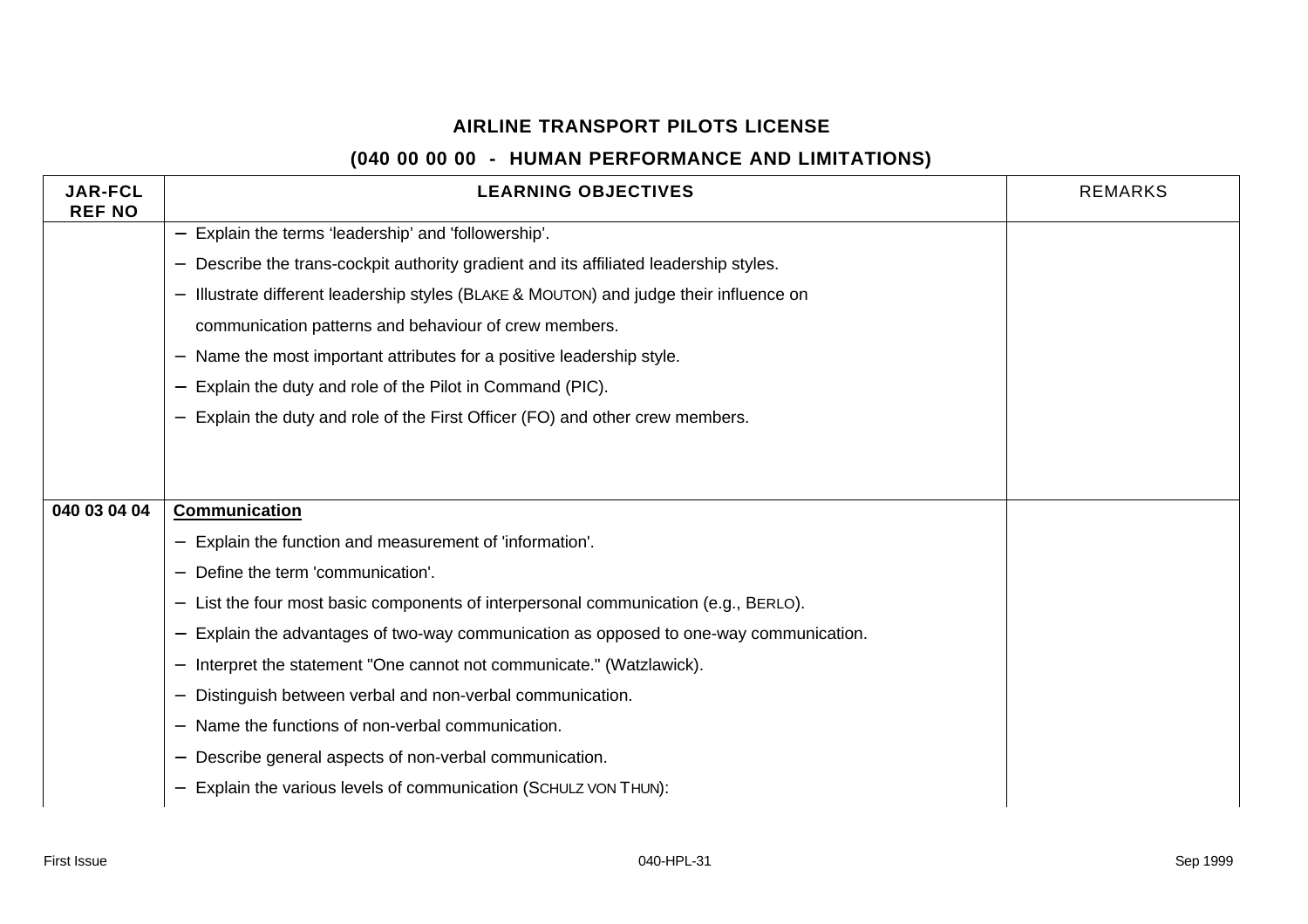| <b>JAR-FCL</b><br><b>REF NO</b> | <b>LEARNING OBJECTIVES</b>                                                                                  | <b>REMARKS</b> |
|---------------------------------|-------------------------------------------------------------------------------------------------------------|----------------|
|                                 | - Factual level                                                                                             |                |
|                                 | - Appeal level                                                                                              |                |
|                                 | - Self-disclosure level                                                                                     |                |
|                                 | - Relation level.                                                                                           |                |
| 040 03 04 04                    | Describe the advantages/disadvantages of implicit and explicit communication.                               |                |
| (continued)                     | State the attributes of a 'professional' language.                                                          |                |
|                                 | Name practical interpersonal communication rules to obtain and maintain a good grasp of the situation       |                |
|                                 | (picture).                                                                                                  |                |
|                                 | Name and explain major obstacles to effective communication.                                                |                |
|                                 | Construct examples for misunderstandings arising from inadequate communication in the cockpit.              |                |
|                                 | Explain the effect of incompatibility on the difference between verbal and non-verbal communication.        |                |
|                                 | Explain the difference between intra- and interpersonal conflict.                                           |                |
|                                 | Describe the escalation process in a destructive conflict.                                                  |                |
|                                 | List typical consequences of conflicts between crew members.                                                |                |
|                                 | Explain the following terms as part of communication practice in regard to preventing or solving conflicts: |                |
|                                 | - Inquiry                                                                                                   |                |
|                                 | - Active listening                                                                                          |                |
|                                 | - Advocacy                                                                                                  |                |
|                                 | - Feedback                                                                                                  |                |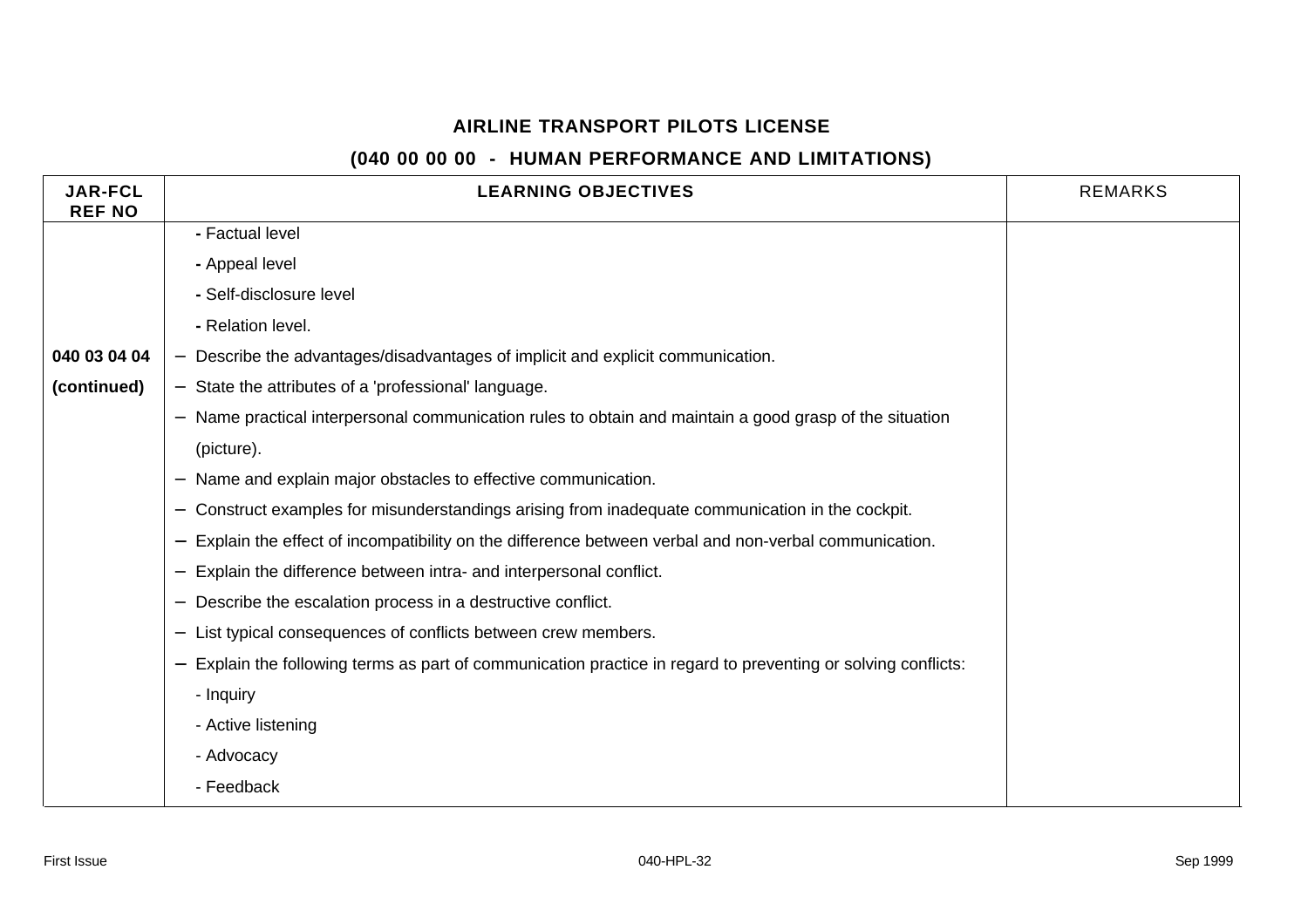| <b>LEARNING OBJECTIVES</b>                                                                                         | <b>REMARKS</b> |
|--------------------------------------------------------------------------------------------------------------------|----------------|
| - Metacommunication                                                                                                |                |
| - Negotiation                                                                                                      |                |
| - Arbitration.                                                                                                     |                |
|                                                                                                                    |                |
| <b>Personality</b>                                                                                                 |                |
|                                                                                                                    |                |
| <b>Personality and attitudes</b>                                                                                   |                |
| Describe the factors which determine an individual's behaviour.<br>$\qquad \qquad -$                               |                |
| Define and distinguish between personality, attitude, and behaviour.<br>$\overline{\phantom{m}}$                   |                |
| State the origin of personality and attitutes.<br>$\overline{\phantom{0}}$                                         |                |
| Summarise the influence of pilot relevant personality traits and dangerous attitudes<br>$\qquad \qquad -$          |                |
| on pilots' performance in the cockpit environment.                                                                 |                |
|                                                                                                                    |                |
|                                                                                                                    |                |
| Individual differences in personality                                                                              |                |
| Describe the individual differences in personality by the mean of a common trait model<br>$\overline{\phantom{0}}$ |                |
| (e.g., EYSENCK's personality factors) and use it to describe today's ideal pilot.                                  |                |
| State the most important personality trait for effective crew decision making.<br>$\overline{\phantom{m}}$         |                |
| Motivation<br>$\overline{\phantom{0}}$                                                                             |                |
|                                                                                                                    |                |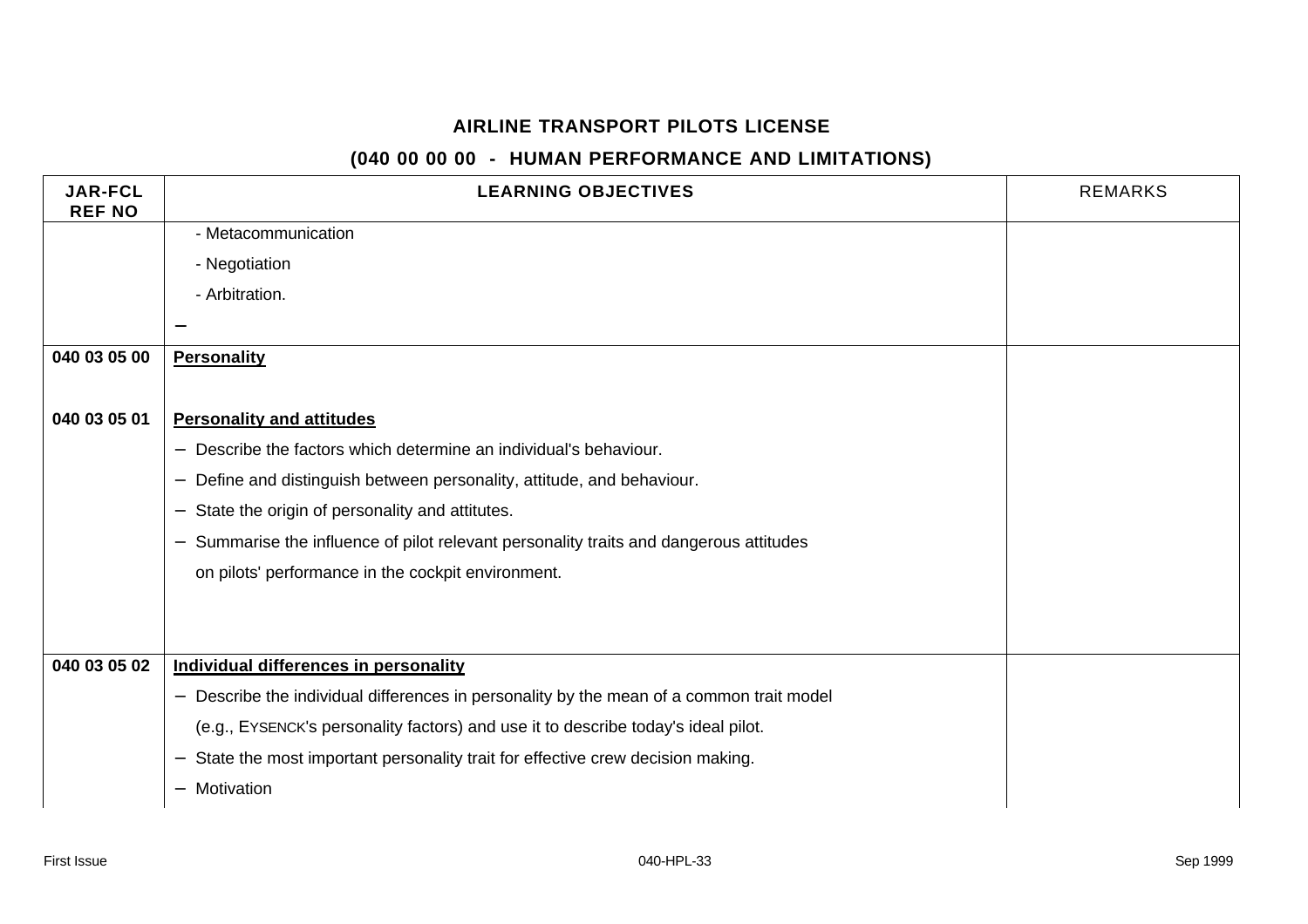| <b>JAR-FCL</b><br><b>REF NO</b> | <b>LEARNING OBJECTIVES</b>                                                                                    | <b>REMARKS</b> |
|---------------------------------|---------------------------------------------------------------------------------------------------------------|----------------|
|                                 | - Define motivation.                                                                                          |                |
|                                 | - Explain the influences of different level of motivation on performance in taking into consideration arousal |                |
|                                 | and task difficulty.                                                                                          |                |
|                                 | - Explain the 'Model of human needs' (MASLOW).                                                                |                |
| 040 03 05 02                    | - Distinguish between the stages of the 'Model of human needs' by citing practical examples.                  |                |
| (continued)                     | - Illustrate the influence of human needs on flight safety.                                                   |                |
|                                 | - Explain the basic model that identifies two independent sources of motivation;                              |                |
|                                 | justify its conclusion on possible developments concerning an individual's job satisfaction.                  |                |
|                                 | - Summarise the advantages and disadvantages of extreme need for achievement.                                 |                |
|                                 | Self-concept                                                                                                  |                |
|                                 | - Define the term 'self-concept'.                                                                             |                |
|                                 | - Decribe the likely influence of promotion (e.g., FO to Cpt) on an individual's self-concept.                |                |
|                                 | Self-discipline                                                                                               |                |
|                                 | - Define 'self-discipline' and justify its importance for flight safety.                                      |                |
|                                 | Summarise examples of mental states and behaviour endagering flight safety.                                   |                |
|                                 |                                                                                                               |                |
|                                 |                                                                                                               |                |
| 040 03 05 03                    | Identification of hazardous attitudes (error proneness)                                                       |                |
|                                 | - Name those hazardous mental attitudes, which, if prevalent in a crew member, might represent a hazard to    |                |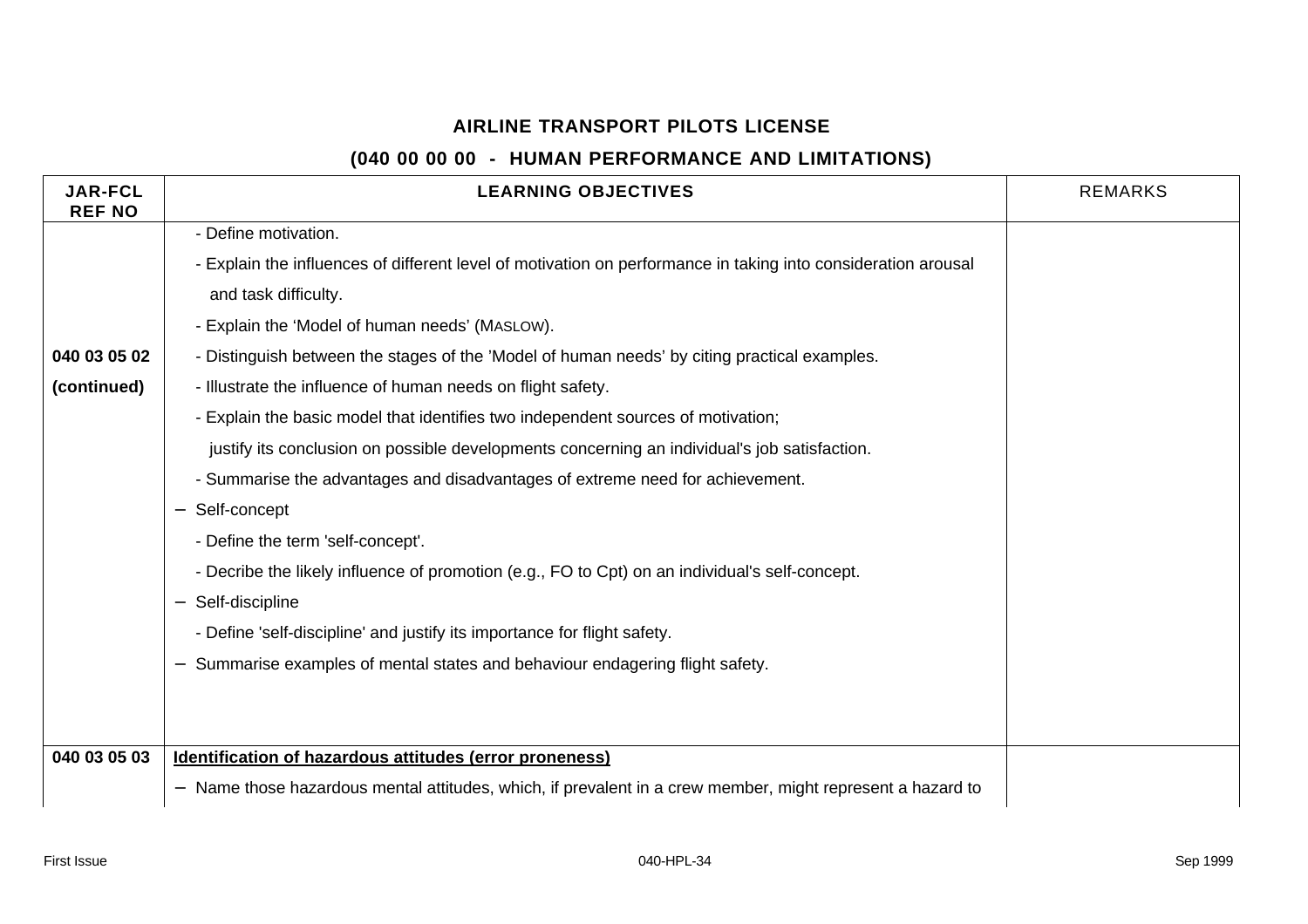| <b>JAR-FCL</b><br><b>REF NO</b> | <b>LEARNING OBJECTIVES</b>                                                                                                  | <b>REMARKS</b> |
|---------------------------------|-----------------------------------------------------------------------------------------------------------------------------|----------------|
|                                 | flight safety.                                                                                                              |                |
|                                 | Describe the signs of mental attitudes and behaviour patterns in a flight crew member, which might be                       |                |
|                                 | hazardous to flight safety.                                                                                                 |                |
|                                 | Describe the mental attitude and behaviour patterns of an ideal crew member.                                                |                |
|                                 | Summarise how a person's basic attitude influences his work in the cockpit.                                                 |                |
|                                 |                                                                                                                             |                |
|                                 |                                                                                                                             |                |
| 040 03 06 00                    | Human overload and underload                                                                                                |                |
|                                 |                                                                                                                             |                |
| 040 03 06 01                    | <b>Arousal</b>                                                                                                              |                |
|                                 | Explain the term 'arousal'.                                                                                                 |                |
|                                 | Describe the relationship between arousal and performance.<br>$\overline{\phantom{m}}$                                      |                |
|                                 | Understand the graphical representation of the above relationship.                                                          |                |
|                                 |                                                                                                                             |                |
| 040 03 06 02                    | <b>Stress</b>                                                                                                               |                |
|                                 | Explain the term 'homeostasis'.                                                                                             |                |
|                                 | Explain the term 'stress'. Why is stress a natural human reaction.                                                          |                |
|                                 | State that the physiological response to stress is generated by the 'fight or flight' response.<br>$\overline{\phantom{m}}$ |                |
|                                 | Describe the function of the autonomic nervous system (ANS) in stress response.                                             |                |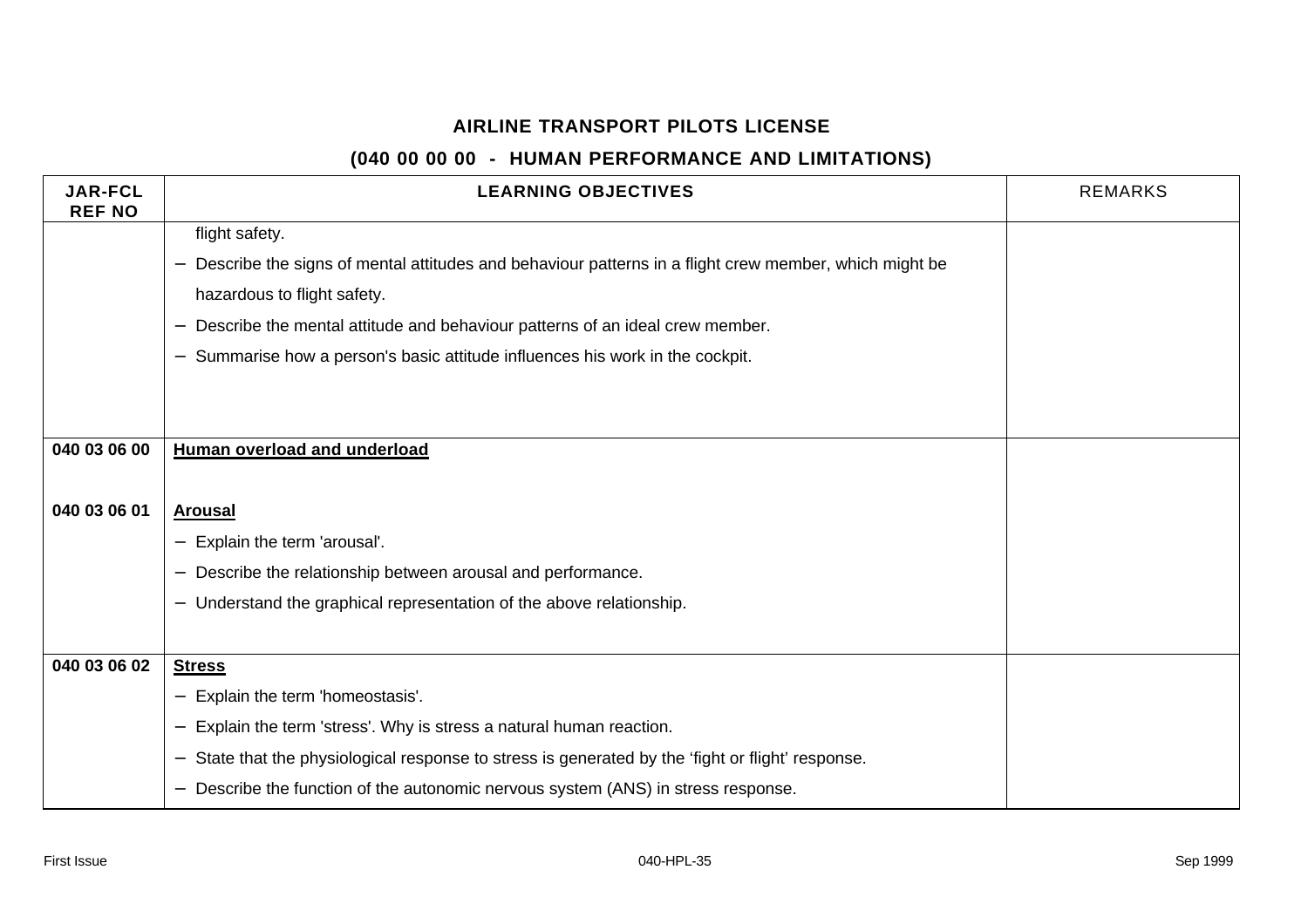| <b>JAR-FCL</b><br><b>REF NO</b> | <b>LEARNING OBJECTIVES</b>                                                                                                | <b>REMARKS</b> |
|---------------------------------|---------------------------------------------------------------------------------------------------------------------------|----------------|
|                                 | Explain the biological reaction to stress by means of the 'general adaptation syndrom' (GAS).<br>$\overline{\phantom{0}}$ |                |
|                                 | Explain the relationship between arousal and stress by refering to the effects of "good" and "bad" stress.                |                |
|                                 | State the relationship between stress and performance.                                                                    |                |
|                                 | Explain the differences between stress factors and stress reactions.                                                      |                |
| 040 03 06 02                    | - State the basic categories of stress factors.                                                                           |                |
| (continued)                     | - Name major stress factors.                                                                                              |                |
|                                 | List the major environmental sources of stress in the cockpit.                                                            |                |
|                                 | State the acceptable amount of workload with regard to crew resources available, before it becomes an                     |                |
|                                 | unacceptable stress factor.                                                                                               |                |
|                                 | Name the principal causes of domestic stress.                                                                             |                |
|                                 | State that the stress experienced as a result of particular demands varies between individuals.                           |                |
|                                 | Explain the process which is responsible for the individual differences in experiencing stress.                           |                |
|                                 | Explain the difference between stress factors and risk factors.                                                           |                |
|                                 | List factors influencing the tolerance of stressors.                                                                      |                |
|                                 | Create and explain a simple model of stress.                                                                              |                |
|                                 | Explain the relationship between stress and anxiety.                                                                      |                |
|                                 | Describe the effects of anxiety on human performance.                                                                     |                |
|                                 | State the general effect of acute stress on the human system.                                                             |                |
|                                 | Name the symptoms of stress relating to the different phases of the GAS.                                                  |                |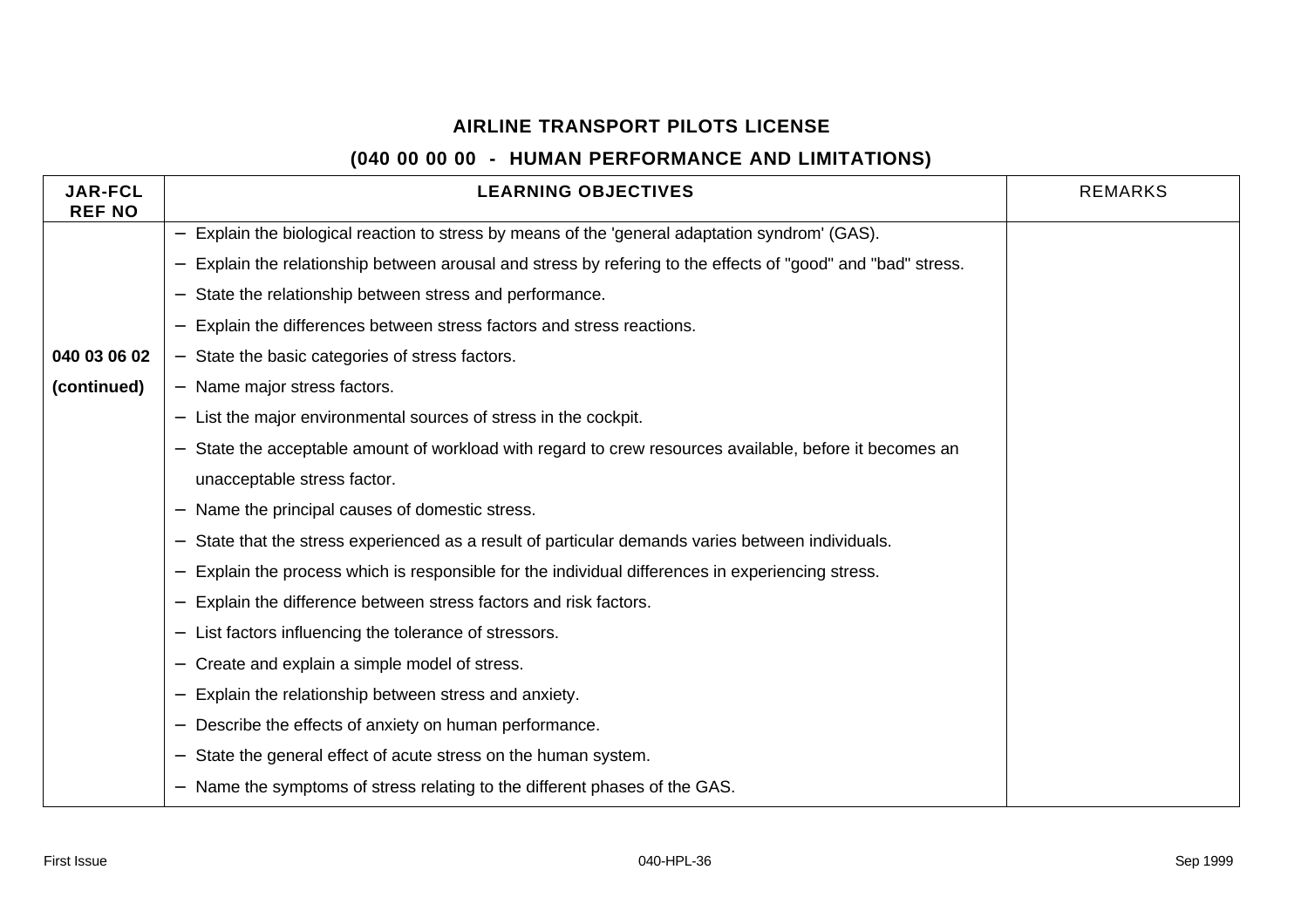| <b>JAR-FCL</b><br><b>REF NO</b> | <b>LEARNING OBJECTIVES</b>                                                                                                       | <b>REMARKS</b> |
|---------------------------------|----------------------------------------------------------------------------------------------------------------------------------|----------------|
|                                 | Describe the relationship between stress, attention, and vigilance.<br>$\qquad \qquad -$                                         |                |
|                                 | State the general effect of chronic stress on the human system.<br>$\qquad \qquad -$                                             |                |
|                                 | Explain the differences between psychological, psychosomatic and somatic stress reactions.<br>$\overline{\phantom{m}}$           |                |
|                                 | Name typical common physiological and psychological symptoms of human overload.                                                  |                |
| 040 03 06 02                    | Describe effects of stress on the personality.<br>$\overline{\phantom{0}}$                                                       |                |
| (continued)                     | Explain how stress is cumulative and how stress from one situation can be transferred to a different<br>$\overline{\phantom{0}}$ |                |
|                                 | situation.                                                                                                                       |                |
|                                 | Explain how successful completion of a stressful task will reduce the amount of stress experienced when a                        |                |
|                                 | similar situation arises in the future.                                                                                          |                |
|                                 | List sources and symptoms of human underload.                                                                                    |                |
|                                 | Describe the effect of human under/overload on effectiveness in the cockpit.<br>$\overline{\phantom{m}}$                         |                |
|                                 |                                                                                                                                  |                |
| 040 03 06 03                    | <b>Fatigue</b>                                                                                                                   |                |
|                                 | Explain the term 'fatigue' and differentiate between the two types of fatigue.                                                   |                |
|                                 | Name causes for both types.                                                                                                      |                |
|                                 | Identify symptoms and describe effects of fatigue.                                                                               |                |
|                                 |                                                                                                                                  |                |
| 040 03 06 04                    | <b>Body rhythms and sleep</b>                                                                                                    |                |
|                                 | Name some internal body rhythms.<br>$\overline{\phantom{0}}$                                                                     |                |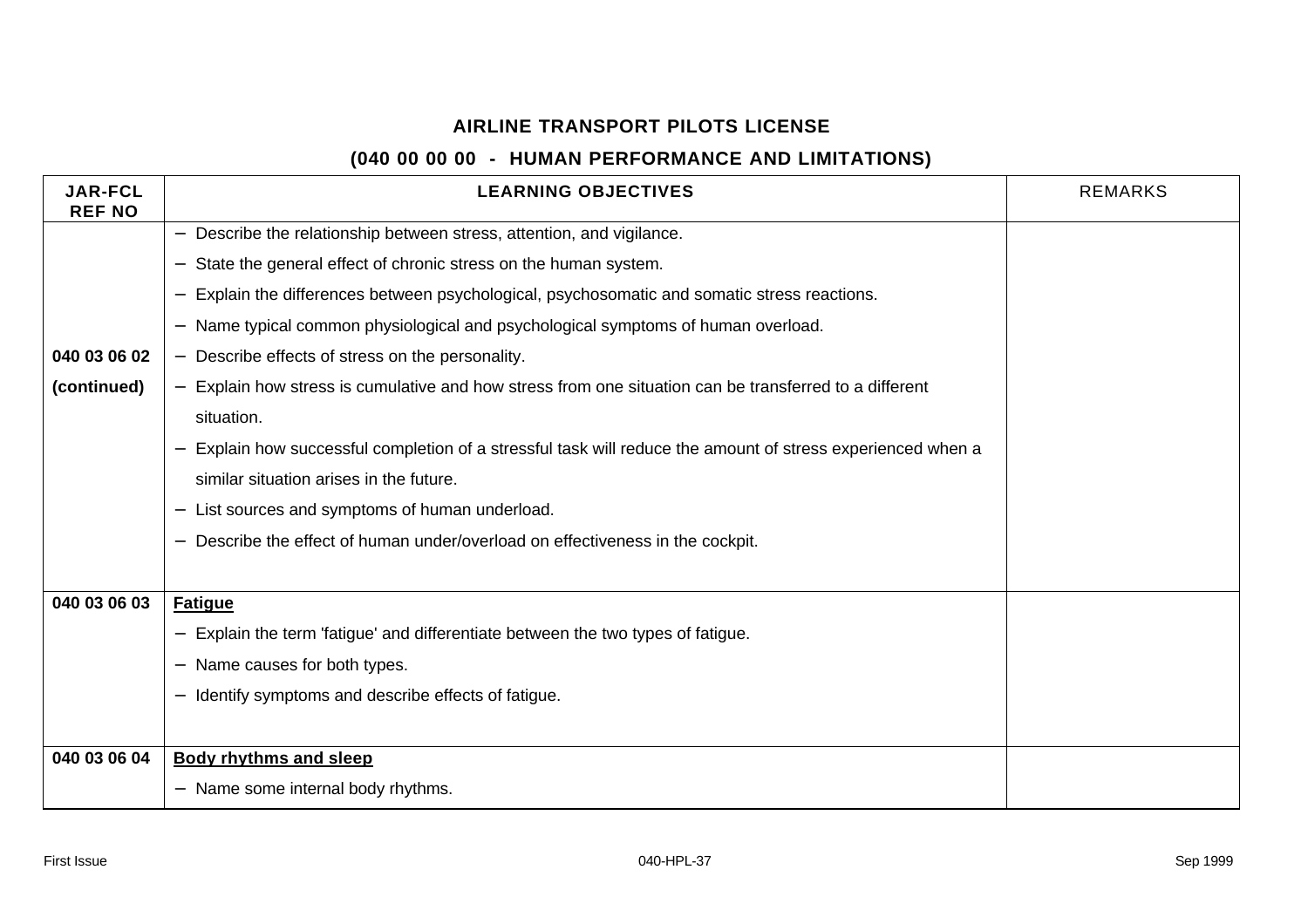| <b>JAR-FCL</b><br><b>REF NO</b> | <b>LEARNING OBJECTIVES</b>                                                                                      | <b>REMARKS</b> |
|---------------------------------|-----------------------------------------------------------------------------------------------------------------|----------------|
|                                 | - Explain the term 'circadian rhythm'.                                                                          |                |
|                                 | State the approximate duration of a 'free-running' circadian rhythm.                                            |                |
|                                 | Explain the significance of 'Zeitgebers' in regulating the normal circadian rhythm.                             |                |
|                                 | - State the effect of the circadian rhythm of body temperature on an individual's performance standard and the  |                |
| 040 03 06 04                    | effect on an individual's sleep patterns.                                                                       |                |
| (continued)                     | - List and describe the stages of a sleep cycle.                                                                |                |
|                                 | Differentiate between REM and non-REM sleep.                                                                    |                |
|                                 | Explain the function of sleep and describe the effects of insufficient sleep on performance.                    |                |
|                                 | Explain the simple calculations for the sleep/wake credit/debit situation.                                      |                |
|                                 | Explain how sleep debt can become cumulative.                                                                   |                |
|                                 | State the time formula for the adjustment of body rhythms to the new local time scale after crossing time       |                |
|                                 | zones.                                                                                                          |                |
|                                 | State the problems caused by circadian disrhythmia (jet-lag) on an individual's performance and sleep           |                |
|                                 | sequence.                                                                                                       |                |
|                                 | Differentiate between the effects of westbound and eastbound travel.                                            |                |
|                                 | Explain the interactive effects of circadian rhythm and vigilance on a pilot's performance during flight as the |                |
|                                 | duty-day elapses.                                                                                               |                |
|                                 | Describe the main effects of lack of sleep on an individual's performance.                                      |                |
|                                 | List possible coping strategies for jet-lag.                                                                    |                |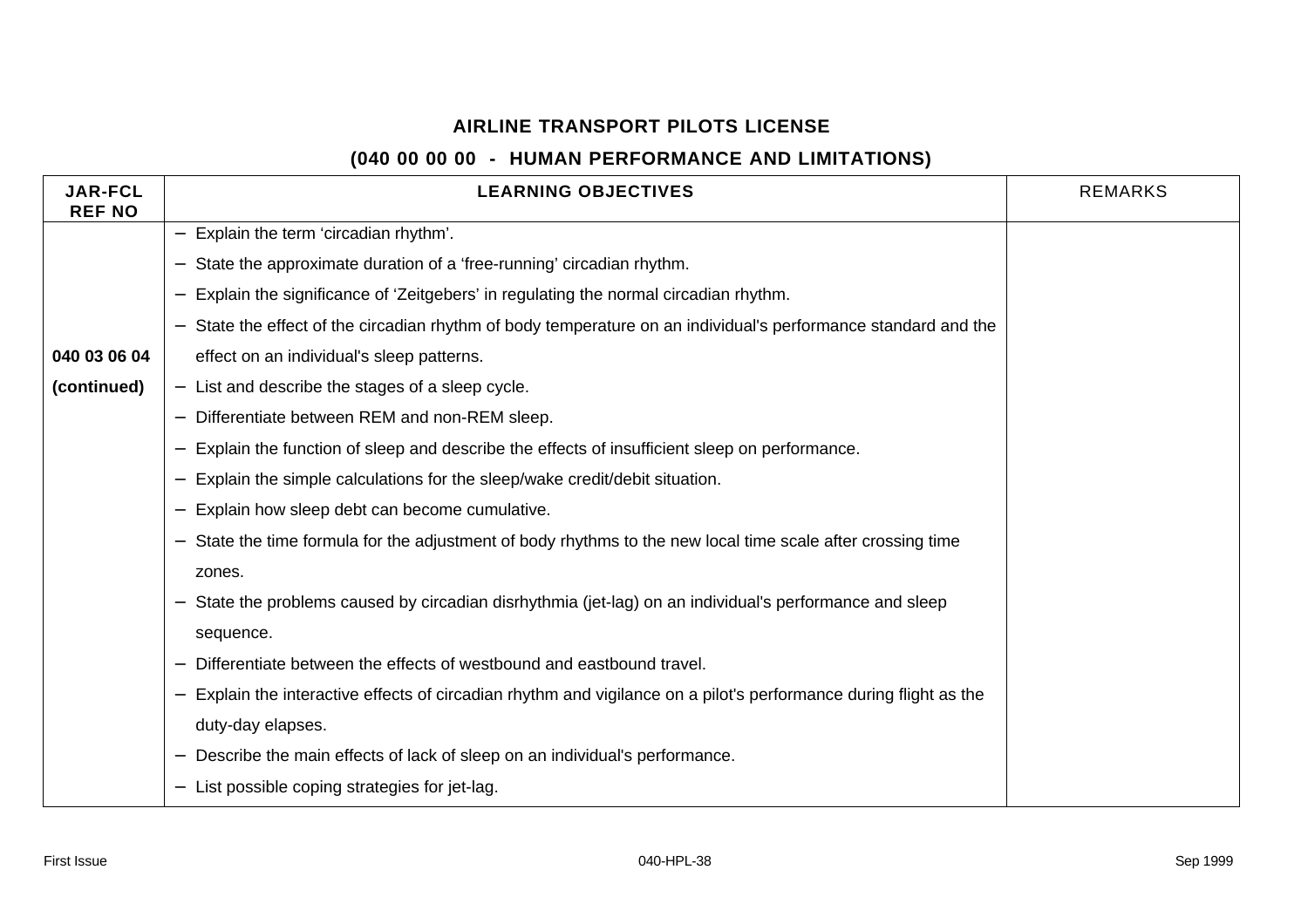| <b>JAR-FCL</b><br><b>REF NO</b> | <b>LEARNING OBJECTIVES</b>                                                                                     | <b>REMARKS</b> |
|---------------------------------|----------------------------------------------------------------------------------------------------------------|----------------|
|                                 |                                                                                                                |                |
| 040 03 06 05                    | <b>Fatigue and stress management</b>                                                                           |                |
|                                 | List strategies which prevent or delay the onset of fatigue and hypovigilance.<br>$\overline{\phantom{0}}$     |                |
|                                 | List and describe coping strategies for dealing with stress factors and stress reactions.<br>$\qquad \qquad -$ |                |
|                                 | Distinguish between short-term and long-term methods of stress management.                                     |                |
|                                 | Give examples of short term methods of stress management.<br>$\overline{\phantom{m}}$                          |                |
|                                 | Give examples of long-term methods of coping with stress.                                                      |                |
|                                 |                                                                                                                |                |
|                                 |                                                                                                                |                |
| 040 03 07 00                    | <b>Advanced cockpit automation</b>                                                                             |                |
|                                 | Define and explain the basic concepts of automation.                                                           |                |
|                                 |                                                                                                                |                |
| 040 03 07 01                    | Advantages and disadvantages ("criticalities")                                                                 |                |
|                                 | - List the advantages/disadvantages of automation in the cockpit in respect of level of vigilance, attention,  |                |
|                                 | workload, situational awareness, and crew coordination.                                                        |                |
|                                 | State the advantages and disadvantages of the two components of the man-machine system with regard to          |                |
|                                 | information input and processing, decision making, and output activities.                                      |                |
|                                 | Explain the "ironies of automation".                                                                           |                |
|                                 | Give examples of methods to overcome the disadvantages of automation.                                          |                |